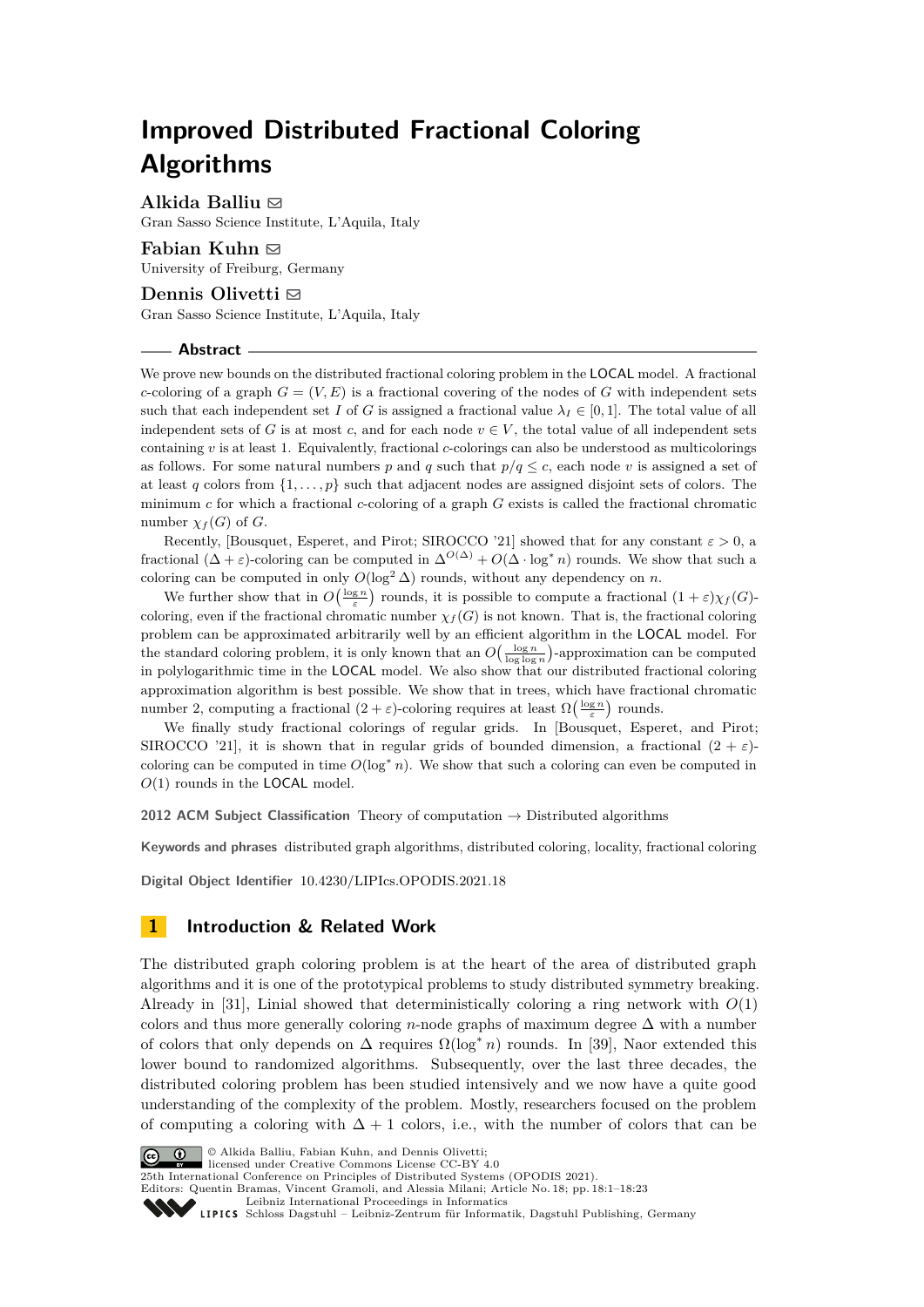### **18:2 Improved Distributed Fractional Coloring Algorithms**

obtained by a simple sequential greedy algorithm. In light of the  $\Omega(\log^* n)$  lower bounds of [\[31,](#page-17-0) [39\]](#page-17-1), there is a long line of research to (deterministically) solve  $(\Delta + 1)$ -coloring in time  $f(\Delta) + O(\log^* n)$  for some function *f* (see, e.g., [\[5,](#page-16-0) [8,](#page-16-1) [9,](#page-16-2) [17,](#page-16-3) [21,](#page-17-2) [29,](#page-17-3) [36,](#page-17-4) [45\]](#page-18-0)), where the current best bound of  $O(\sqrt{\Delta \log \Delta} + \log^* n)$  was proven in [\[8,](#page-16-1)17,36]. The complexity of distributed  $(\Delta + 1)$ -coloring has also been studied as a function of *n*. The randomized complexity has been known to be  $O(\log n)$  since the 1980s [\[1,](#page-16-4) [25,](#page-17-5) [31,](#page-17-0) [35\]](#page-17-6) and it has recently been improved to  $O(\log^3 \log n)$  [\[10,](#page-16-5) [13,](#page-16-6) [20,](#page-16-7) [23\]](#page-17-7) and even to  $O(\log^* n)$  for graphs of maximum degree  $\Delta \geq \log^{2+\varepsilon} n$  [\[22\]](#page-17-8). For a long time, the best deterministic  $(\Delta + 1)$ -coloring algorithms had a complexity of  $2^{O(\sqrt{\log n})}$  [\[3,](#page-16-8) [28,](#page-17-9) [40\]](#page-17-10) and it was only recently shown in a breakthrough paper by Rozhoň and Ghaffari [\[42\]](#page-17-11) that the distributed  $(\Delta + 1)$ -coloring problem (and many other distributed graph problems) can be solved in time poly log *n* deterministically. Subsequently, the deterministic complexity of the distributed  $(\Delta + 1)$ -coloring problem has even been improved to  $O(\log^2 \Delta \cdot \log n)$  [\[20\]](#page-16-7).

While much of the existing work on distributed vertex coloring is on the  $(\Delta + 1)$ -coloring problem, it is of course also relevant to understand the complexity of more restrictive or more relaxed variants of the problem, for example by considering vertex colorings with more or fewer colors. Already in [\[31\]](#page-17-0), Linial showed that an  $O(\Delta^2)$ -coloring can be computed deterministically in time only  $O(\log^* n)$ . Over the years, there were several papers that considered distributed coloring algorithms to color graphs with at least  $\Delta + 1$  colors (e.g.,  $[6, 9, 15, 26, 28, 37, 44]$  $[6, 9, 15, 26, 28, 37, 44]$  $[6, 9, 15, 26, 28, 37, 44]$  $[6, 9, 15, 26, 28, 37, 44]$  $[6, 9, 15, 26, 28, 37, 44]$  $[6, 9, 15, 26, 28, 37, 44]$  $[6, 9, 15, 26, 28, 37, 44]$ . One however needs to use  $\omega(\Delta)$  colors to obtain significantly faster distributed coloring algorithms. Colorings with less than  $\Delta + 1$  colors however require significantly more time. In [\[31\]](#page-17-0), Linial shows that even on  $\Delta$ -regular trees, computing an  $O(\sqrt{\Delta})$ -coloring requires  $\Omega(\log_{\Delta} n)$  rounds deterministically.<sup>[1](#page-1-0)</sup> This was improved in [\[12\]](#page-16-11), where it is shown that even computing a  $\Delta$ -coloring of  $\Delta$ -regular trees requires  $\Omega(\log_{\Delta} n)$ rounds deterministically and  $Ω(log<sub>Λ</sub> log n)$  rounds with randomization. There are algorithms that nearly match those bounds [\[19,](#page-16-12) [20,](#page-16-7) [41\]](#page-17-14). Further, by using network decompositions [\[3,](#page-16-8) [14,](#page-16-13) [33,](#page-17-15) [40,](#page-17-10) [42\]](#page-17-11), it is possible to efficiently approximate the best possible vertex coloring [\[7\]](#page-16-14).[2](#page-1-1) In particular, in poly log *n* rounds, it is possible to compute a coloring of a graph *G* with  $O\left(\frac{\log n}{\log \log n}\right) \cdot \chi(G)$  colors.

Another natural relaxation of the vertex coloring problem is the fractional coloring problem. A *c*-coloring of the nodes *V* of a graph  $G = (V, E)$  can be seen as a partition of *V* into *c* independent sets. A fractional *c*-coloring is an assignment of positive weights  $\lambda_I$  to the independent sets *I* of *G* such that for every node  $v \in V$ , the total weight of the independent sets that contain  $v$  is equal to (at least) 1 and such that the total weight of all independent sets is equal to *c*. The smallest *c* for which a graph *G* has a fractional *c*-coloring is called the fractional chromatic number  $\chi_f(G)$  of *G*. Alternatively, a fractional coloring can be defined as a multicoloring as follows. For two integer parameters p and  $q$  ( $p \geq q$ ), a ( $p : q$ )-coloring is an assignment of (at least) *q* colors to each node such that adjacent nodes are assigned disjoint sets of colors and such that the total number of distinct colors is equal to *p*. A  $(p: q)$ -coloring directly gives a fractional  $(p/q)$ -coloring and for any graph *G* with fractional chromatic number  $\chi_f(G)$ , there exists a pair of integers *p* and *q* for which a (*p* : *q*)-coloring of *G* with  $p/q = \chi_f(G)$  exists.

<span id="page-1-0"></span><sup>1</sup> Linial uses an explicit construction of regular high-girth graphs with large chromatic number for his lower bound, but he remarks that by using the right probabilistic construction, the lower bound on the number of colors can be improved to  $\Omega(\Delta/\log \Delta)$ .

<span id="page-1-1"></span><sup>&</sup>lt;sup>2</sup> This approach exploits the standard distributed communication models, which in particular allow unbounded internal computations at all nodes.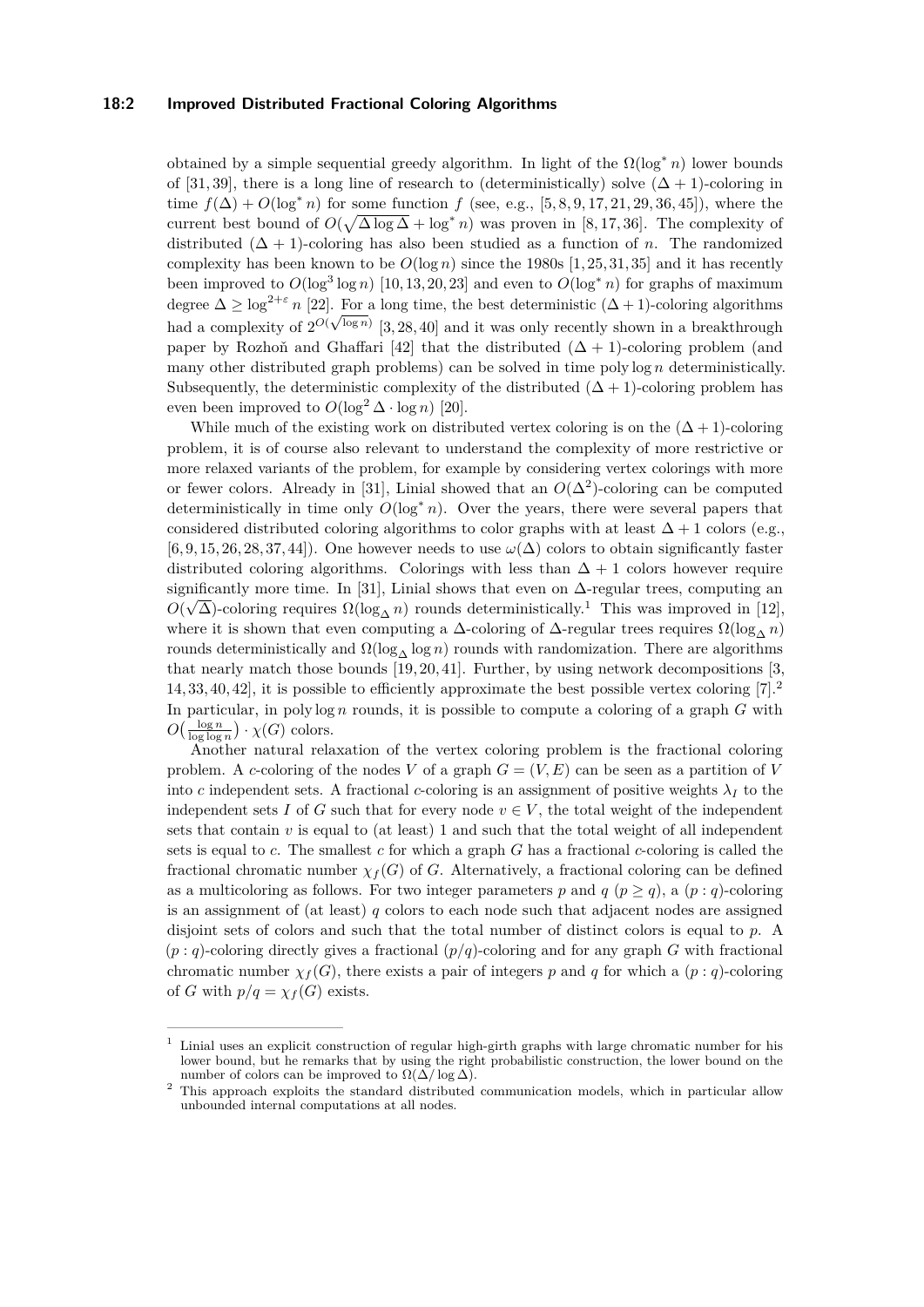From the distributed computing perspective, we believe that fractional colorings are interesting and relevant for two reasons. First, in some cases, where graph colorings are needed in practice, one can also use a fractional coloring. For example, if *G* describes the possible conflicts between the wireless transmissions of nodes in a radio network, a *c* coloring of the nodes of *G* can be used to obtain a TDMA schedule for the nodes of *G*. The length of such a schedule is equal to the number of colors *c* and every node can therefore be active in a  $\frac{1}{c}$ -fraction of all time slots. A  $(p: q)$ -coloring of the nodes of *G* can also directly be used to obtain a TDMA schedule of length *p* and in which every node is active in *q* of the time slots (i.e., in all the time slots corresponding to its colors). Each node is therefore active in a *q/p*-fraction of all time slots. By computing a fractional coloring instead of a standard coloring, we can therefore potentially increase the fraction of active slots for each node and thus also the usage of the communication channel. Further, understanding the complexity of distributed fractional coloring will generally improve our understanding of the complexity of distributed coloring: what parts of the difficulty in computing vertex colorings stem from the fact that we need to assign exactly one color to every node (and that we thus need to break symmetries) and what parts of the difficulties remain if we compute fractional colorings, where we can "average" over a possibly larger total number of colors.

We are aware of three previous publications that studied the distributed fractional coloring problem. In [\[27\]](#page-17-16), it is shown that in any graph  $G$ , a fractional (degree  $+ 1$ )-coloring with support *N*! can be computed in a single deterministic communication round (where *N* is the number of IDs). That is, there is a 1-round algorithm that computes a multicoloring with *N*! colors such that every node *v* gets assigned a set of at least  $N!/(deg_G(v) + 1)$  colors. That is, when considering fractional colorings, the standard  $(\Delta + 1)$ -coloring problem can be solved in a single time step. It is further shown that a fractional  $(1 + \varepsilon)(degree + 1)$ -coloring with support  $O(\Delta^2 \log N/\varepsilon^2)$  can also be computed in 1 round. In both bounds, *N* can be replaced by *C* if an initial proper *C*-coloring of *G* is given. Similar results were also shown in [\[24\]](#page-17-17). Very recently, Bousquet, Esperet, and Pirot [\[11\]](#page-16-15) made some interesting further progress on the distributed fractional coloring problem.

In [\[11\]](#page-16-15), it is shown that although a fractional  $(\Delta + 1)$ -coloring can be computed in a single communication round, in  $\Delta$ -regular graphs that do not contain  $K_{\Delta+1}$  as a subgraph, the fractional  $\Delta$ -coloring problem requires time  $\Omega(\log_{\Delta} n)$  deterministically and  $\Omega(\log_{\Delta} \log n)$ rounds with randomization. That is, for the fractional  $\Delta$ -coloring problem, the same lower bounds as for the standard ∆-coloring problem hold.[3](#page-2-0) It is also shown that in graphs that do not contain  $(\Delta+1)$ -cliques, a  $(q\Delta+1:q)$ -coloring can be computed in time  $O(q^3\Delta^{2q}+q\log^* n)$ deterministically. By setting  $q = 1/\varepsilon$ , this implies that for any  $\varepsilon > 0$ , a fractional  $(\Delta + \varepsilon)$ coloring can be computed in time  $O(\Delta^{O(1/\varepsilon)} + \frac{1}{\varepsilon} \cdot \log^* n)$ . In addition, the paper shows that, for any constant  $\varepsilon > 0$  and constant integer  $d > 0$ , in regular *d*-dimensional grids, it is possible to compute a fractional  $(2 + \varepsilon)$ -coloring in  $O(\log^* n)$  rounds. Hence, while in bounded degree graphs, deterministically computing a fractional  $\Delta$ -coloring requires  $\Omega(\log n)$ rounds, one can get arbitrarily close in only *O*(log<sup>∗</sup> *n*) rounds. Moreover, in graphs from a minor-closed family of graphs and with sufficiently large girth, it is possible to compute a fractional  $(2 + \varepsilon)$ -coloring in  $O(\frac{\log n}{\varepsilon})$  rounds, for any constant  $\varepsilon > 0$ . Those results in particular imply that in some graphs, fractional colorings that are arbitrarily close to the best such colorings can be computed.

<span id="page-2-0"></span><sup>3</sup> It has to be noted that for the standard ∆-coloring problem, the lower bounds hold in ∆-regular trees, but for the fractional ∆-coloring problem, the known lower bounds (presented in [\[11\]](#page-16-15)) only hold for graphs in which every node is contained in some *K*∆.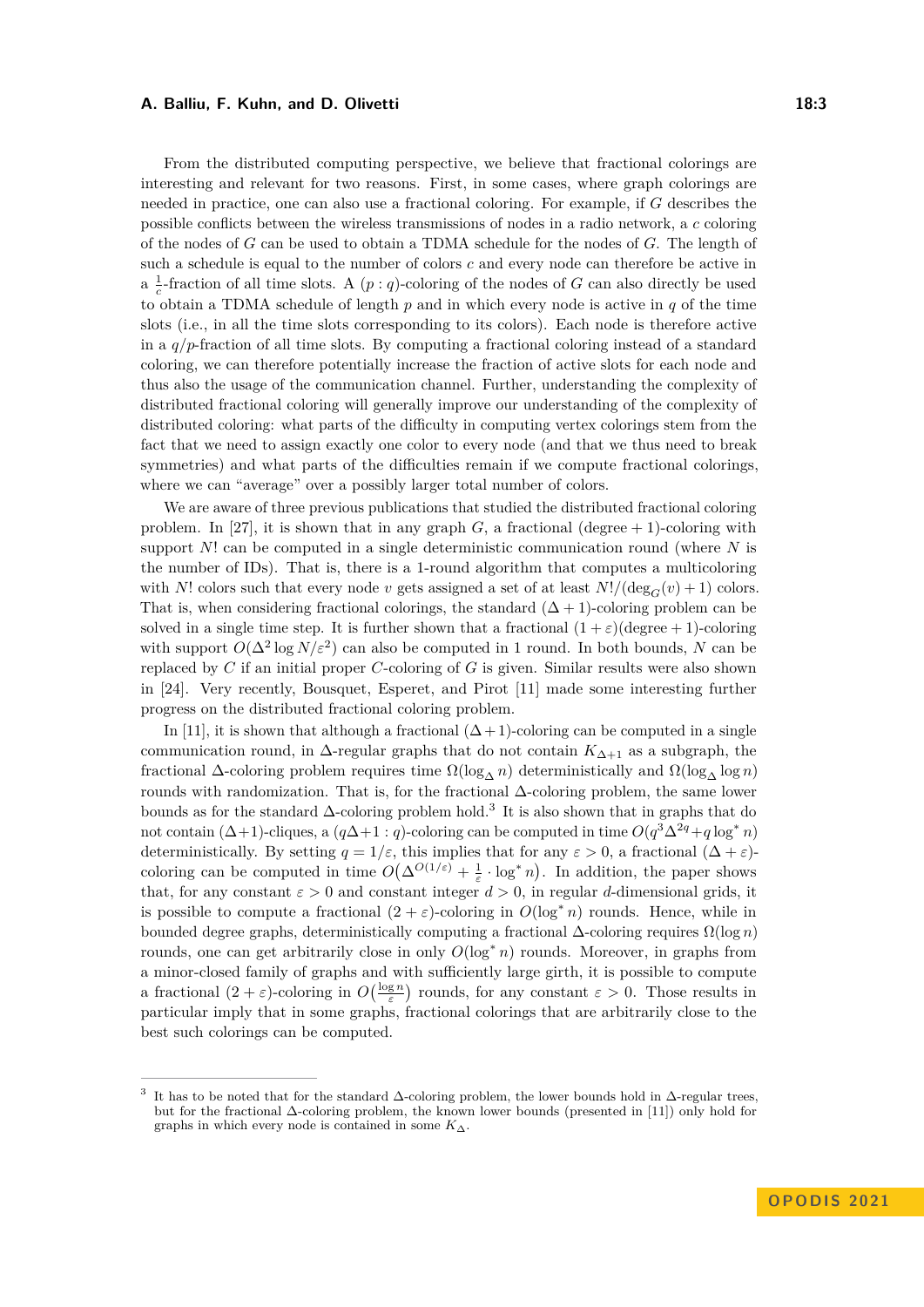### **18:4 Improved Distributed Fractional Coloring Algorithms**

In this paper, we improve on the results of [\[11\]](#page-16-15) in several ways. We here give an overview over our results, for a detailed statement of the results, we refer to Section [3.](#page-5-0) First, we improve the time to compute a fractional  $(\Delta + \varepsilon)$ -coloring. We show that a coloring of the same quality as in [\[11\]](#page-16-15) (i.e., a  $(q\Delta + 1 : q)$ -coloring for  $q = 1/\varepsilon$ ) can be computed in time  $O\left(\frac{1}{\varepsilon^2} \cdot \sqrt{\Delta} \cdot \text{poly}\log \Delta + \frac{1}{\varepsilon} \cdot \log^* n\right)$  and a slightly worse  $(q\Delta : q-1)$ -coloring for  $q = \Theta(\Delta/\varepsilon)$  can be computed deterministically in  $O\left(\log^2\left(\frac{1}{\varepsilon}\right) \cdot \sqrt{\Delta} \text{ poly}\log \Delta + \left(1 + \frac{1}{\varepsilon}\right)\right)$  $\log_{\Delta} \frac{1}{\varepsilon}$  ·  $\log^* n$  communication rounds. Moreover, if we further increase the total number of colors, a fractional  $(\Delta + \varepsilon)$ -coloring can even be computed deterministically in time  $O(\log^2 \Delta + \log^2(\frac{1}{\varepsilon}) + \log^3(\frac{1}{\varepsilon})/\log \Delta)$ , i.e., we can improve the time dependency on  $\Delta$  to polylogarithmic and we can drop the dependency on the number of nodes *n* altogether. We further show that the dependency on *n* can also be removed in the algorithm for fractionally coloring grids. In *d*-dimensional grids, for constant  $\varepsilon > 0$  and constant *d*, a  $(2 + \varepsilon)$  can be computed in  $O(1)$  time. In addition, we study the problem of computing fractional colorings that are arbitrarily close to the best possible fractional colorings. For any  $\varepsilon > 0$ , we show that it is always possible to deterministically compute a fractional  $(1 + \varepsilon) \cdot \chi_f(G)$ -coloring of a graph *G* in time  $O(\frac{\log n}{\varepsilon})$  and we show that computing such a fractional coloring on trees requires  $\Omega(\frac{\log n}{\varepsilon})$  rounds even with randomization. Note that this is in contrast to the standard coloring problem for which we are not aware of a poly log *n*-time algorithm that computes an approximation to the minimum vertex coloring problem with an approximation ratio that is better than  $O\left(\frac{\log n}{\log \log n}\right)$ .

The remainder of this paper is organized as follows. In Section [2](#page-3-0) we describe the LOCAL model of distributed computing and we give some useful definitions. Section [3](#page-5-0) contains the detailed statements of our contributions. In Section [4](#page-7-0) we present some generic results that are then used in our algorithms. Section [5](#page-9-0) contains deterministic algorithms for computing a fractional  $(\Delta + \varepsilon)$ -coloring. In [A](#page-18-2)ppendix A we show randomized and deterministic algorithms for computing arbitrarily good approximations of the chromatic number of a graph. Then, in Section [6](#page-14-0) we present a lower bound of  $\Omega(\log n/\varepsilon)$  rounds for computing a fractional  $(2 + \varepsilon)$ -coloring. Finally, Appendix [B](#page-21-0) contains our constant-time algorithm for fractional  $(2 + \varepsilon)$ -coloring on *d*-dimensional grids.

# <span id="page-3-0"></span>**2 Model and Definitions**

### **2.1 LOCAL model**

The model of computation that we consider is the well-known LOCAL model of distributed computing. A distributed network is modeled as a graph where nodes are the computing entities, and edges represent communication links. Each node is equipped with a unique identifier (ID) from  $\{1, \ldots, n^c\}$  where *n* is the total number of nodes in the graph and  $c \ge 1$ is a constant. Initially, each node knows its own ID and degree, the maximum degree  $\Delta$  of the graph, and the total number *n* of the nodes. The computation proceeds in synchronous rounds, where at each round each node sends messages to its neighbors, receives messages from its neighbors, and performs some local computation. In the LOCAL model the size of the messages and the local computation is not bounded. We say that an algorithm correctly solves a task in this model (e.g., a vertex coloring) in time *T* if each node provides a local output (e.g., a color) within *T* communication rounds, and the local outputs together yield a correct global solution (e.g., a proper coloring). In the randomized version of the LOCAL model, additionally, each node is equipped with a random bit string. In this paper we will consider both Monte Carlo and Las Vegas randomized algorithms. A *T*-rounds Monte Carlo algorithm must always terminate within *T* rounds, and the global output it produces must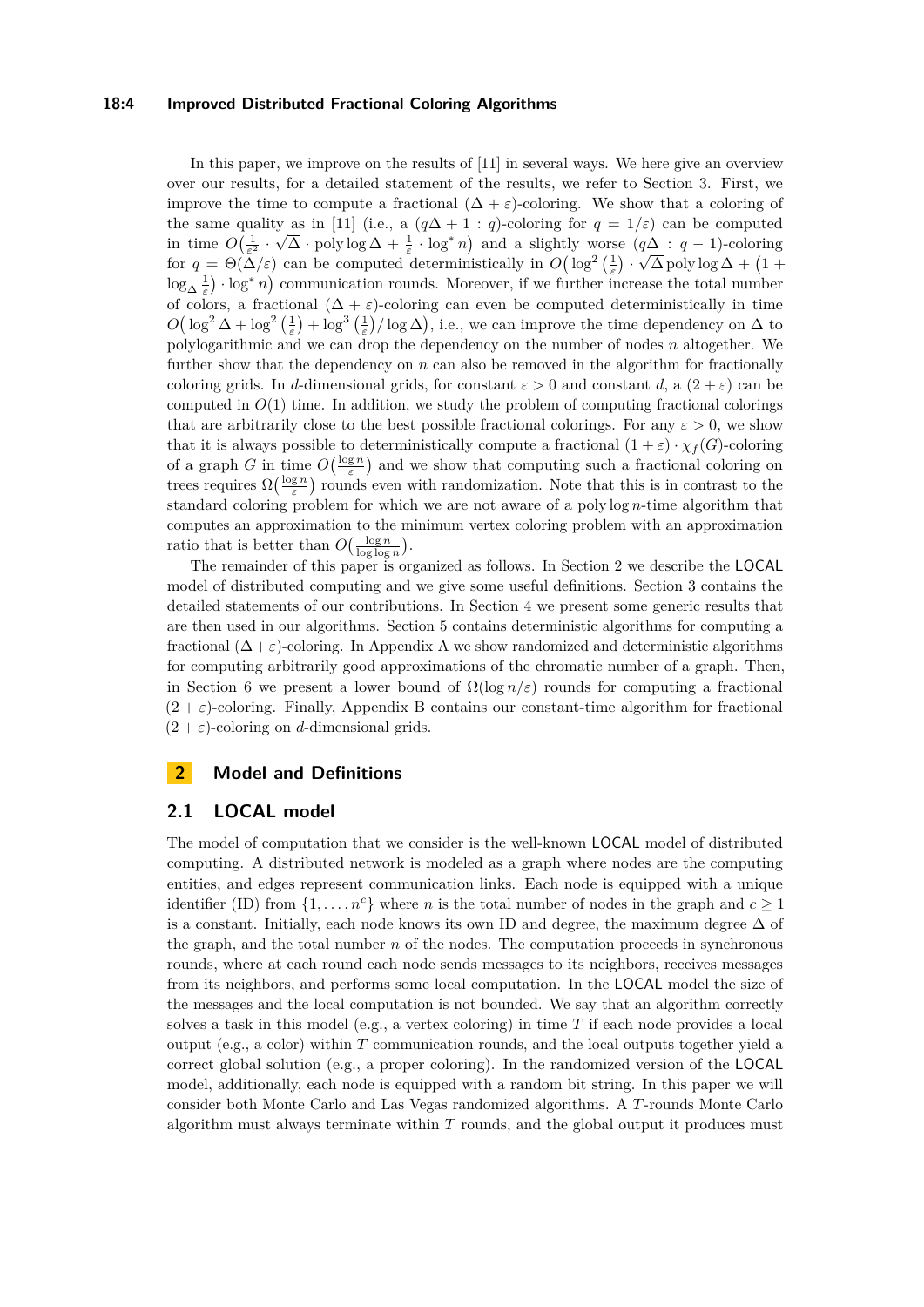be correct with high probability, that is, with probability at least  $1 - 1/n^c$ , for an arbitrary constant  $c \geq 1$ . A *T*-rounds Las Vegas algorithm must terminate within *T* rounds with high probability, and it must always produce a correct solution. Notice that, since the size of the messages is not bounded, we can see a *T*-round deterministic or a randomized Monte Carlo algorithm that runs at some node *u* as a mapping of the *T*-hop neighborhood of *u* into an output. This does not hold for Las Vegas algorithms, since there the running time is only bounded with high probability.

# **2.2 Definitions**

We start by defining the notion of  $(p:q)$ -coloring. Informally, this coloring is an assignment of colors to the nodes of a graph, such that the colors come from a palette of *p* colors, and such that to each node are assigned at least *q* different colors. Neighboring nodes must have disjoint sets of colors.

▶ **Definition 1** ((*p* : *q*)-coloring). Let  $p > q > 1$ . A (*p* : *q*)-coloring of a graph  $G = (V, E)$  is *an assignment of a set*  $X_v \subset [p]$  *to each node*  $v \in V$  *such that for all*  $v \in V$ ,  $|X_v| \geq q$ *, and for all edges*  $\{u, v\} \in E$ *,*  $X_u \cap X_v = \emptyset$ *.* 

Sometimes we are not interested in the total number of colors, but just in the ratio between the total number of colors and the number of colors assigned to the nodes. This notion is captured by the definition of fractional coloring.

▶ **Definition 2** (Fractional *c*-coloring)**.** *A fractional c-coloring is a* (*p* : *q*)*-coloring satisfying*  $p/q \leq c$ .

Given a (*p* : *q*)-coloring, we call *p* the *support* of the coloring. Naturally, apart from minimizing the ratio  $p/q$  and the time for computing a fractional coloring, we also want to minimize the support *p*.

The minimum value *c* for which there exists a fractional *c*-coloring is called fractional chromatic number.

 $\triangleright$  **Definition 3** (Fractional chromatic number). The fractional chromatic number  $\chi_f(G)$  of a *graph G is defined as*

$$
\chi_f(G) := \inf \left\{ \frac{p}{q} \, : \, G \text{ has a } (p:q)\text{-coloring} \right\} = \min \left\{ \frac{p}{q} \, : \, G \text{ has a } (p:q)\text{-coloring} \right\}.
$$

<span id="page-4-0"></span>▶ **Definition 4** (Partial coloring)**.** *A partial c-coloring is a coloring of the vertices of a graph such that each node is either colored from a color in* {1*, . . . , c*}*, or is uncolored. Similarly, a partial* (*p* : *q*)*-coloring is a coloring of the vertices of a graph such that each node, either has at least q colors* in  $\{1, \ldots, p\}$ *, or is uncolored.* 

We now provide some additional definitions that will be useful when describing our algorithms. Given a graph *G*, we denote with  $\deg_G(v)$  the degree of node *v* in *G*.

 $\triangleright$  **Definition 5** (List coloring). In the  $c_v$ -list (vertex) coloring problem, each node v is equipped *with a list of arbitrary c<sup>v</sup> colors, and the goal is to assign to each node a color from its list, such that the resulting outcome is a proper coloring of the graph G. In particular, in the* (degree + *x*)*-list coloring problem, each node v has a list of size at least* deg<sub>*G*</sub>(*v*) + *x.* 

 $\triangleright$  **Definition 6** (Degree-choosability). A graph  $G = (V, E)$  is degree-choosable *if it admits a*  $c_v$ -list coloring for any list assignment satisfying  $|c_v| \ge \deg_G(v)$ ,  $\forall v \in V$ .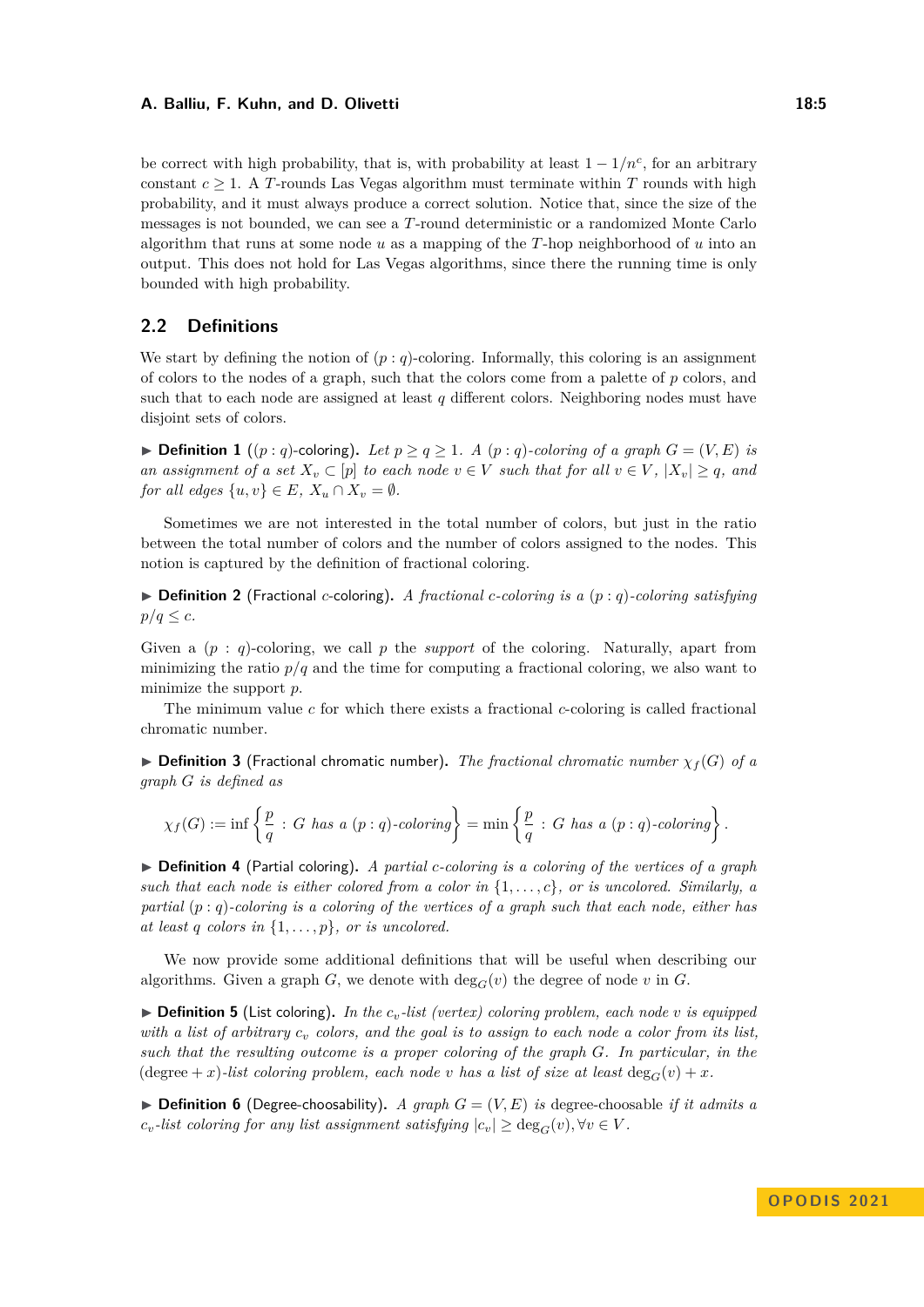### **18:6 Improved Distributed Fractional Coloring Algorithms**

 $\triangleright$  **Definition 7** (Network decomposition). A (*c, d*)-network decomposition of the graph *G* is a *partition of the vertices of G into at most c disjoint color classes such that each connected subgraph induced by nodes of color i has strong diameter at most d.*

▶ **Definition 8** (Distance). Let  $G = (V, E)$  be a graph. For a pair of nodes  $u, v \in V$ , we *denote with*  $dist(u, v)$  *the hop-distance between u and v in G. We also denote the distance between a node*  $v \in V$  *and a set of nodes*  $S \subseteq V$  *as* dist $(v, S) = \min\{\text{dist}(v, u) \mid u \in S\}.$ 

 $\triangleright$  **Definition 9** (Ruling set). *An*  $(\alpha, \beta)$ -ruling set is a set of nodes satisfying that the nodes in *the set are at distance at least α between each other, and nodes not in the set are at distance at most β from nodes in the set.*

# <span id="page-5-0"></span>**3 Our Results**

Our first main contribution, presented in Section [5,](#page-9-0) is in the improvement of the main algorithm of [\[11\]](#page-16-15). In particular, we start by showing that a fractional  $(\Delta + \varepsilon)$ -coloring, with small support, can be obtained in a time that depends only polynomially in  $\Delta$  and  $\varepsilon$ . In [\[11\]](#page-16-15), this dependency is exponential. In the following, we assume  $\Delta \geq 3^{4}$  $\Delta \geq 3^{4}$  $\Delta \geq 3^{4}$ .

<span id="page-5-2"></span>▶ **Theorem 10.** *A* ( $q\Delta$  :  $q-1$ )*-coloring, for an arbitrary integer*  $q > 0$ *, can be deterministically computed in time*  $O(\alpha^2 \log \Delta \cdot T + \alpha \log^* n)$  *in the* LOCAL *model, where T is the time required to solve the* (degree + 1)*-list coloring problem given an*  $O(\Delta^2)$ *-coloring in input, and where*  $\alpha = O(1 + \log_{\Lambda} q)$ .

If we set  $q = \Theta(\Delta/\varepsilon)$ , we obtain the following corollary.

▶ **Corollary 11.** *For any*  $ε > 0$ *, the fractional*  $(Δ+ε)$ *-coloring problem, with support*  $O(Δ<sup>2</sup>/ε)$ *, can be solved deterministically in time*

$$
O\left(\left(\log \Delta + \frac{\log^2(1/\varepsilon)}{\log \Delta}\right)\cdot T + \left(1 + \frac{\log(1/\varepsilon)}{\log \Delta}\right)\cdot \log^* n\right),
$$

*where T* is the time required to solve the (degree + 1)*-list coloring problem given an*  $O(\Delta^2)$ *coloring in input.*

Since the (degree + 1)-list coloring problem, given an  $O(\Delta^2)$ -coloring, can be solved in  $O(\sqrt{\Delta} \text{ poly} \log \Delta)$  rounds deterministically [\[8,](#page-16-1) [17,](#page-16-3) [36\]](#page-17-4), we obtain the following corollary.

**► Corollary 12.** For any constant  $\epsilon > 0$ , the fractional  $(\Delta + \epsilon)$ -coloring problem, with support  $O(\Delta^2)$ , can be solved in  $O(\sqrt{\Delta} \text{ poly} \log \Delta + \log^* n)$  deterministic rounds.

Then, we show that we can obtain a different tradeoff between the support and the running time.

▶ **Theorem 13.** *A* (*q*∆+1 : *q*)*-coloring, for an arbitrary integer q >* 0*, can be deterministically computed in time*  $O(q^2 \log \Delta \cdot T + q \log^* n)$  *in the* **LOCAL** *model, where T is the time required to solve the* (degree + 1)*-list coloring problem given an*  $O(\Delta^2)$ *-coloring in input.* 

If we set  $q = \Theta(1/\varepsilon)$ , since  $T = O(\varepsilon)$ √  $\Delta$  poly log  $\Delta$ ), we obtain the following corollary, that shows that at the cost of a slightly worse running time, we obtain a better support.

<span id="page-5-1"></span><sup>&</sup>lt;sup>4</sup> We note that trivial adaptations of our algorithms also work for  $\Delta = 2$ .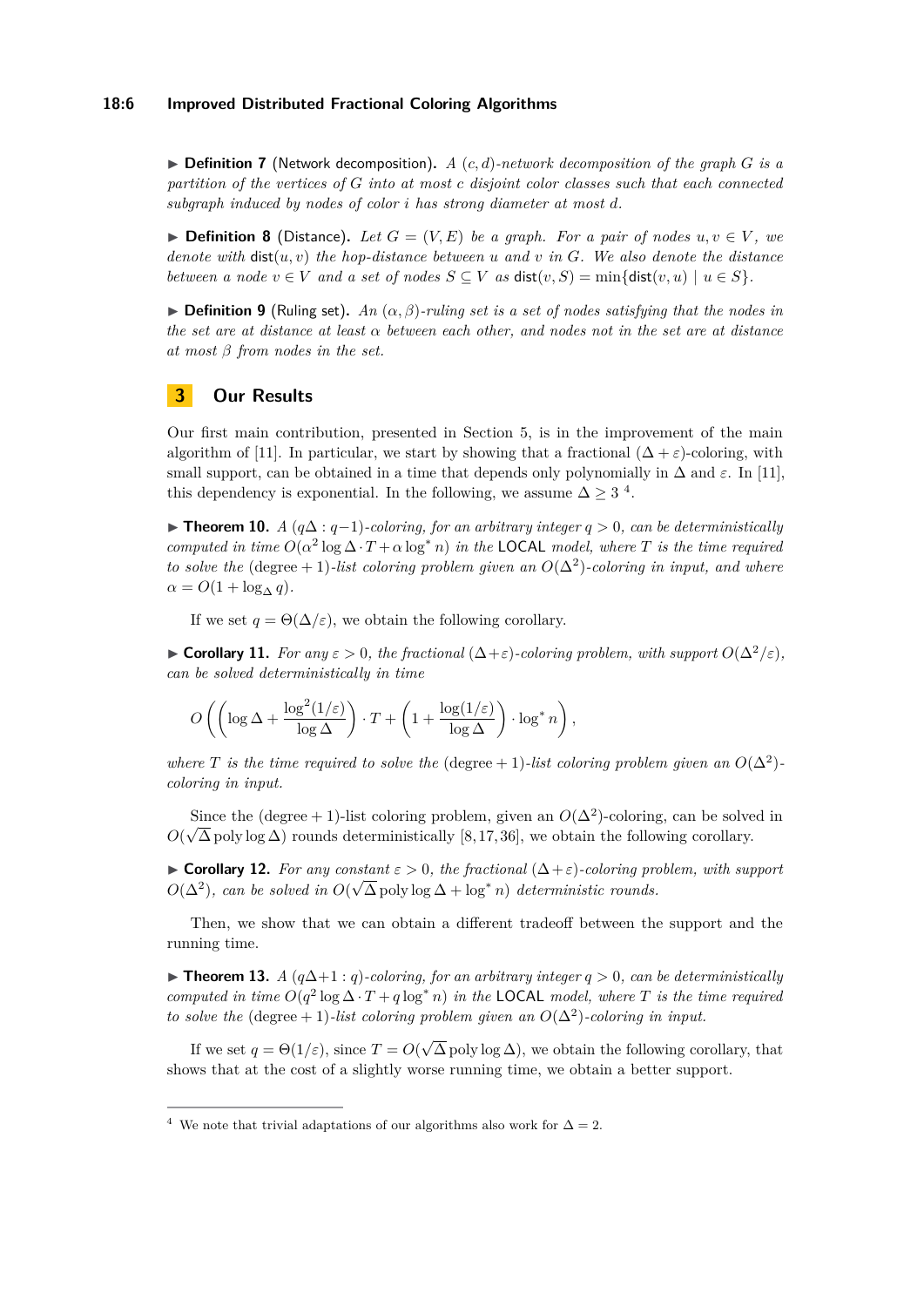**► Corollary 14.** For any  $\varepsilon > 0$ , the fractional  $(\Delta + \varepsilon)$ -coloring problem, with support  $O(\Delta/\varepsilon)$ , *can be solved deterministically in time*  $O\left(\frac{1}{\varepsilon^2}\right)$ .  $\sqrt{\Delta} \cdot \text{poly}\log \Delta + \frac{1}{\varepsilon} \cdot \log^* n$ .

We then prove that, at the cost of drastically increasing the number of colors, it is possible to improve the dependency on  $\Delta$ , and to entirely remove the dependency on *n*.

<span id="page-6-0"></span>**► Theorem 15.** For any  $\varepsilon > 0$ , the fractional  $(\Delta + \varepsilon)$ -coloring problem can be solved *deterministically in time*

$$
O\left(\left(\log \Delta + \frac{\log^2(1/\varepsilon)}{\log \Delta}\right) \cdot \log(\Delta/\varepsilon)\right) = O\left(\log^2 \Delta + \log^2 \frac{1}{\varepsilon} + \frac{\log^3(1/\varepsilon)}{\log \Delta}\right).
$$

▶ **Corollary 16.** For any  $\varepsilon > 1/\Delta^c$ , where  $c > 0$  is an arbitrary constant, the fractional  $(\Delta + \varepsilon)$ -coloring problem can be solved in  $O(\log^2 \Delta)$  deterministic rounds.

Our second contribution, presented in Appendix [A,](#page-18-2) is in showing that, by allowing a logarithmic dependency on  $n$  in the running time, we can obtain fractional colorings that are arbitrarily close to the optimum. We provide both randomized and deterministic algorithms, that differ in the required support and in the running time. Let  $p/q = \chi_f(G)$  be the fractional chromatic number of *G*. The algorithms that we provide do not require to know *p* and *q*, but if these values are provided, or even if just the value of  $\chi_f(G)$  is provided, then our algorithms obtain a fractional coloring with smaller support. In particular, if *p* and *q* are known to the nodes, let  $p' = p$  and  $q' = q$ . Otherwise, let  $p' = \chi c \log n / \varepsilon^2$  and  $q' = (1 - \varepsilon)p'/\chi_f(G)$ , where  $\chi = \chi_f(G)$  if  $\chi_f(G)$  is known to the nodes, and  $\Delta + 1$  otherwise. We first show the following.

<span id="page-6-1"></span> $\blacktriangleright$  **Theorem 17.** Let  $G = (V, E)$  be a graph that admits a  $(p : q)$  coloring, and let  $t =$  $O(\log n/\varepsilon)$ , for an arbitrary  $\varepsilon > 0$ . There is a randomized **LOCAL** algorithm that, with high *probability, computes a*  $(tp': (1-\varepsilon)tq')$ *-coloring, that is, a fractional*  $(1+O(\varepsilon))\frac{p}{q}$ -coloring, *in*  $O(\log n/\varepsilon)$  *rounds.* 

We then show two different deterministic algorithms, that provide different tradeoffs between the support and the running time.

 $\blacktriangleright$  **Theorem 18.** Let  $G = (V, E)$  be a graph that admits a  $(p : q)$ -coloring, and let  $t =$  $O(poly n/\varepsilon)$ *, for an arbitrary*  $\varepsilon > 0$ *. There is a deterministic* **LOCAL** *algorithm that computes a*  $(tp': (1-\varepsilon)tq')$ -coloring, that is, a fractional  $(1+O(\varepsilon))\frac{p}{q}$ -coloring, in  $O(\log n/\varepsilon)$  rounds.

 $\blacktriangleright$  **Theorem 19.** Let  $G = (V, E)$  be a graph that admits a  $(p : q)$  coloring, and let  $t =$  $O(\log n/\varepsilon)$ , for an arbitrary  $\varepsilon > 0$ . There is a deterministic **LOCAL** algorithm that computes  $a (tp': (1-\varepsilon)tq')$ -coloring, that is, a fractional  $(1+O(\varepsilon))\frac{p}{q}$ -coloring, in  $O(\log n(\log^2 n + ND)/\varepsilon)$ *rounds, where*  $ND \leq$  poly log *n is the time required to compute an*  $(O(\log n), O(\log n))$ -network *decomposition.*

In Section [6](#page-14-0) we prove that the  $O(\log n/\varepsilon)$  time dependency for computing an almost optimal fractional coloring is necessary, even on trees, and even for randomized algorithms.

▶ **Theorem 20.** *Computing a fractional* (2+*ε*)*-coloring on trees in the* LOCAL *model requires*  $\Omega(\log n/\varepsilon)$ , even for randomized algorithms.

Finally, in Appendix [B,](#page-21-0) we consider grids. In [\[11\]](#page-16-15), it has been shown that, for any constant *ε* and *d*, in *d*-dimensional grids, it is possible to compute a fractional  $(2 + \varepsilon)$ -coloring in time  $O(\log^* n)$ . We show that the same problem can be solved in constant time.

 $\blacktriangleright$  **Theorem 21.** Let G be a d-dimensional grid. For any  $\varepsilon > 0$ , there is a deterministic **LOCAL** algorithm that computes a fractional  $(2 + \varepsilon)$ -coloring on *G*, that runs in  $2^{O(d^2 + d \log \frac{1}{\varepsilon})}$ *rounds.*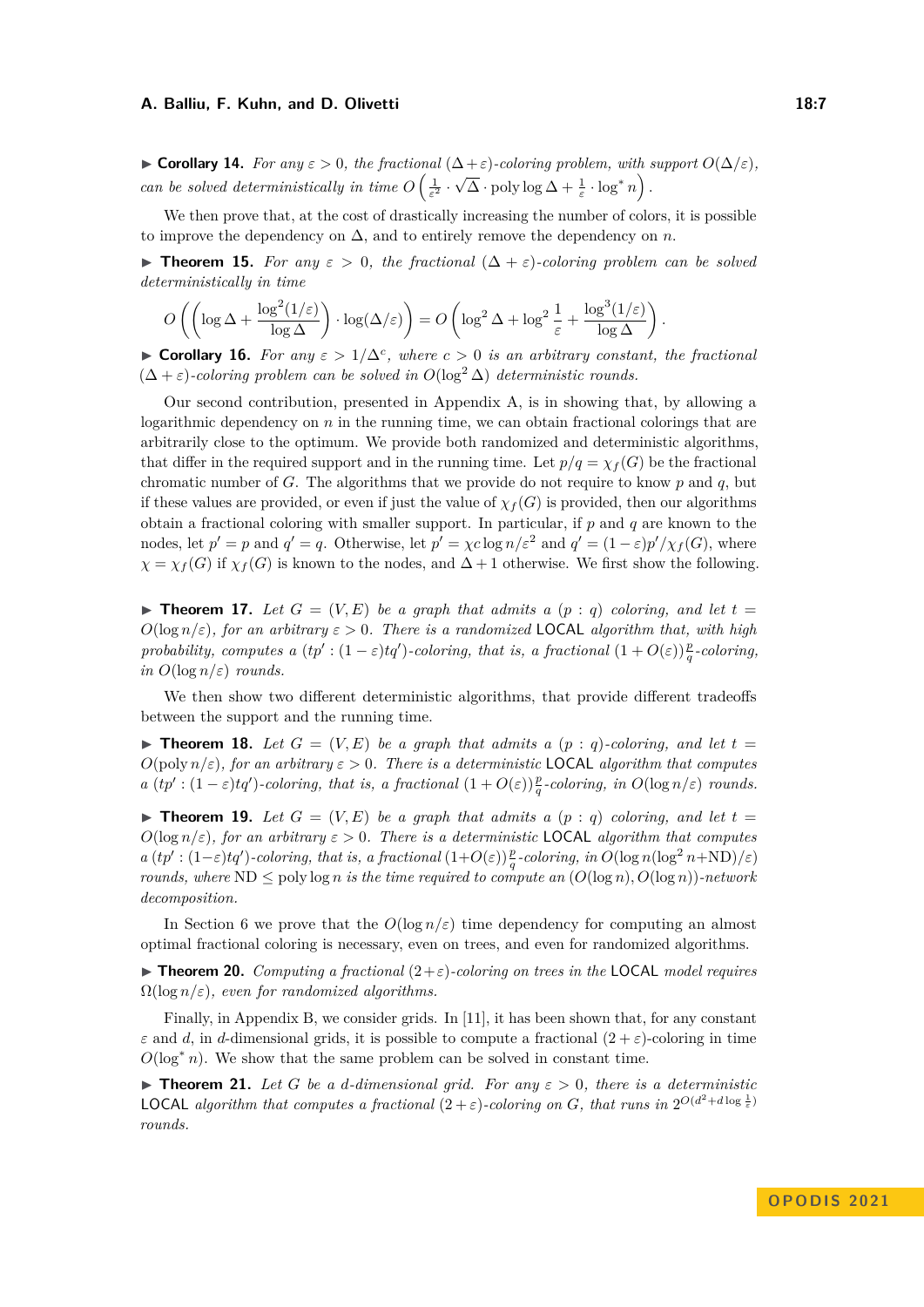### **18:8 Improved Distributed Fractional Coloring Algorithms**

# <span id="page-7-0"></span>**4 Generic results**

In this section, we prove some generic statements that will be useful in the following sections.

### **4.1 From partial colorings to fractional colorings**

We start by showing that, given an algorithm that computes a partial fractional coloring satisfying that each node has some fixed probability of being colored, then it is possible, at the cost of increasing the total number of colors, to compute a proper fractional coloring.

<span id="page-7-2"></span>**Example 22.** Assume there exists a randomized algorithm  $A(n, \varepsilon)$  that runs in  $T(n, \varepsilon)$ *rounds and, with probability at least*  $1 - f$ *, such that*  $f = f(n, \varepsilon) \leq \varepsilon$ *, computes a partial*  $(p: q)$ -coloring satisfying that each node is uncolored with probability at most  $\varepsilon$ . Then, there *exists a randomized algorithm that runs in*  $T(n, \varepsilon/4)$ *-rounds and, for an arbitrary*  $f'$ , with *probability at least*  $1 - f'$ , *computes a*  $(p' : q')$ *-coloring, where*  $p' = pt$ ,  $q' = (1 - \varepsilon)qt$ , and  $t = O(\frac{1}{\varepsilon} \log \frac{n}{f'})$ *.* 

**Proof.** We run  $A(n, \varepsilon/4)$  for  $t = \frac{6}{\varepsilon} \log \frac{n}{f'}$  times in parallel. Clearly, the running time is still  $T(n,\varepsilon/4)$ . For each execution, we use an independent palette of colors of size p, and hence we obtain a palette of *pt* total colors. We need to prove that, with probability at least  $1 - f'$ , we assign at least  $(1 - \varepsilon)qt$  colors to each node.

Consider an arbitrary node *u*. Let  $X_i = 1$  if node *u* is uncolored during execution *i*, and  $X_i = 0$  otherwise. By assumption, a node is uncolored with probability at most  $\varepsilon/4 + f(n, \varepsilon/4) \leq \varepsilon/2$ , hence  $P(X_i = 1) \leq \varepsilon/2$ . Let  $X = \sum_{i=1}^t X_i$ . By linearity of expectation, we get that  $\mathbb{E}[X] \leq \varepsilon t/2$ . By a Chernoff bound, we get that:

$$
P(X \ge \varepsilon t) \le e^{\frac{-\varepsilon t}{6}} \le \frac{f'}{n}.
$$

By a union bound we get that each node is uncolored in at most *εt* colorings with probability at least  $1 - f'$ . Hence, with probability at least  $1 - f'$ , each node receives q colors for at least  $(1 - \varepsilon)t$  times.

### **4.2 From private randomness to shared randomness**

We now prove a useful lemma, that allows us to reduce the number of random bits used by a randomized algorithm. We will later use this lemma to derandomize fractional coloring algorithms without increasing the support too much. Note that, in the statement of the lemma, the number of bits used by the original algorithm does not play a role in the resulting algorithm. In fact, as a starting point, we essentially only need to know that the amount of randomness, as a function of *n*, can be bounded.

<span id="page-7-1"></span>▶ **Lemma 23.** *Let A be a randomized algorithm that runs in T rounds and solves some problem P with probability of success at least*  $1 - f$ *, by using*  $b = b(n)$  *bits of private randomness, where nodes have no private inputs except for their random bit strings and their identifiers. Then, there exists a randomized algorithm A'* that uses only  $O(\log \frac{n}{f})$  bits of *shared randomness and solves P in T rounds with probability of success at least*  $1 - 2f$ *.* 

**Proof.** The proof follows a standard argument along the lines of Newman's theorem in communication complexity (see, e.g., [\[30\]](#page-17-18)). Let  $B = Nb$ , where  $N = n^c$ , for some constant  $c \geq 1$ , is the size of the ID space. Note that any algorithm that uses *b* bits of private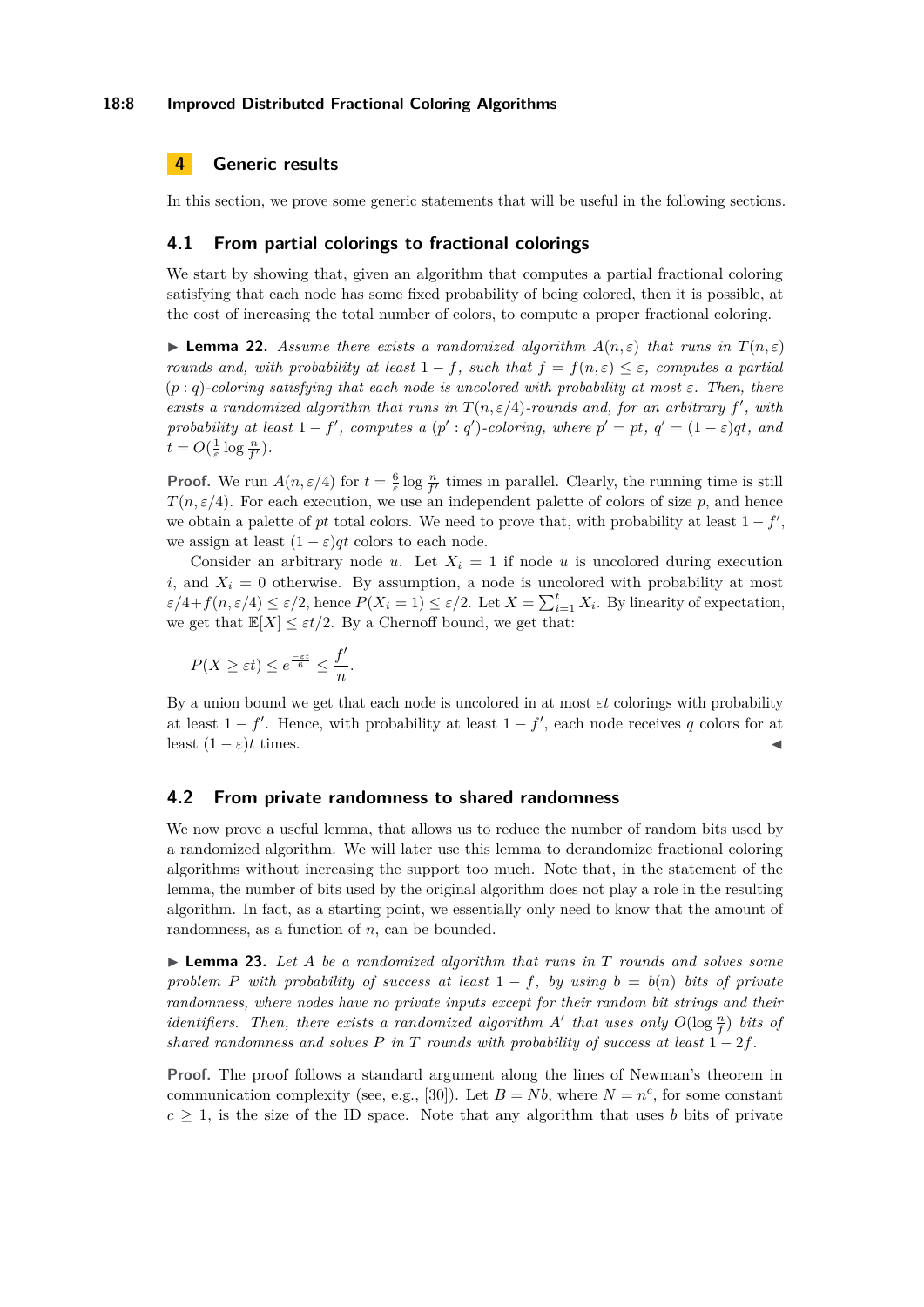randomness can be trivially converted into an algorithm that uses *B* bits of shared randomness. Also, note that by fixing the string of shared randomness used by the nodes, we obtain a deterministic algorithm.

Let  $\ell = 2^B$ , and let  $R = \{R_1, \ldots, R_\ell\}$  be the set of possible shared random bit string assignments. We will prove below, using the probabilistic method, that there is a set  $S \subseteq R$ of size  $k = O(\frac{n^2}{f})$  $f_f^{\infty}$ ) satisfying that, for any graph *G* of *n* nodes, algorithm *A* fails for at most a 2*f* fraction of the strings in *S*. This means that we can construct an algorithm *A*′ that, given a bit string of shared randomness of length  $O(\log k) = O(\log \frac{n}{f})$ , chooses an element from *S* uniformly at random, and then executes the *T*-round algorithm *A* by using that bit string. This algorithm *A*′ runs in *T* rounds and solves *P* with a failure probability of at most 2*f*.

We now prove that, by choosing *S* at random, there is non-zero probability that it satisfies the requirements. We construct  $S = \{s_1, \ldots, s_k\}$  by sampling with replacement *k* strings from *R*. Consider an arbitrary graph *G* of *n* nodes. Let  $X_i = 1$  if the execution of *A* on *G* by using the bit string  $s_i$  would fail. Otherwise, let  $X_i = 0$ . Since  $s_i$  has been chosen uniformly at random, and since the failure probability of *A* is at most *f*, then  $P(X_i = 1) \leq f$ . By linearity of expectation, it holds that  $\mathbb{E}[X] \leq fk$ . Let  $X = \sum_{1 \leq i \leq k} X_i$ . Note that the variables are clearly independent. Hence, by a Chernoff bound, we get that

$$
P(X \ge 2fk) \le e^{-\frac{fk}{3}}.
$$

If  $X \geq 2fk$  we say that *S* is *bad* for *G*. Note that there are at most  $2^{n^2}$  graphs of *n* nodes with no private inputs, and that there are at most  $\binom{N}{n}$  possible ID assignments on each graph. Hence, by a union bound, the probability that *S* is bad for *some* graph of *n* nodes is at most

$$
\binom{N}{n}\cdot 2^{n^2}\cdot e^{-\frac{fk}{3}}\leq e^{cn\ln n+n^2-\frac{fk}{3}}.
$$

Choosing  $k = 6n^2/f$  ensures that the above expression is strictly less than 1, for *n* sufficiently large. Note that  $k = O(\frac{n^2}{f})$ *f*  $\blacksquare$ ).

# **4.3 From randomized fractional colorings to deterministic fractional colorings**

We now show that, given a randomized algorithm for fractional coloring, it is possible to obtain a deterministic algorithm with the same running time, at the cost of increasing the support.

<span id="page-8-0"></span>▶ **Lemma 24.** *Assume there exists a randomized T-round algorithm A that computes a*  $(p: q)$ -coloring with probability at least  $1 - f$ . Then, there exists a deterministic  $T$ -round *algorithm that computes a*  $(p' : q')$ -*coloring, where*  $p' = pt$ ,  $q' = (1 - 2f)qt$ *, and*  $t = 2^{O(\log \frac{n}{f})}$ *.* 

**Proof.** We first apply Lemma [23](#page-7-1) to reduce the amount of randomness required by algorithm *A* to  $B = O(\log \frac{n}{f})$  bits of shared randomness, obtaining a new algorithm *A'* that runs in *T* rounds and computes a  $(p: q)$  coloring with probability at least  $1 - 2f$ . We cannot directly run *A*′ : since nodes are not provided with shared randomness, this is not possible. Instead, we run *A'* in parallel for all possible  $t = 2^B$  values of the shared random bit string assignment. In each run, we use an independent palette of *p* colors, and hence we use *pt* colors in total. Since algorithm *A'* succeeds with probability at least  $1-2f$ , then in at least a fraction  $1-2f$ of the executions all nodes receive at least *q* colors. Hence, we obtain that each node receives at least  $(1 - 2f)qt$  colors in total.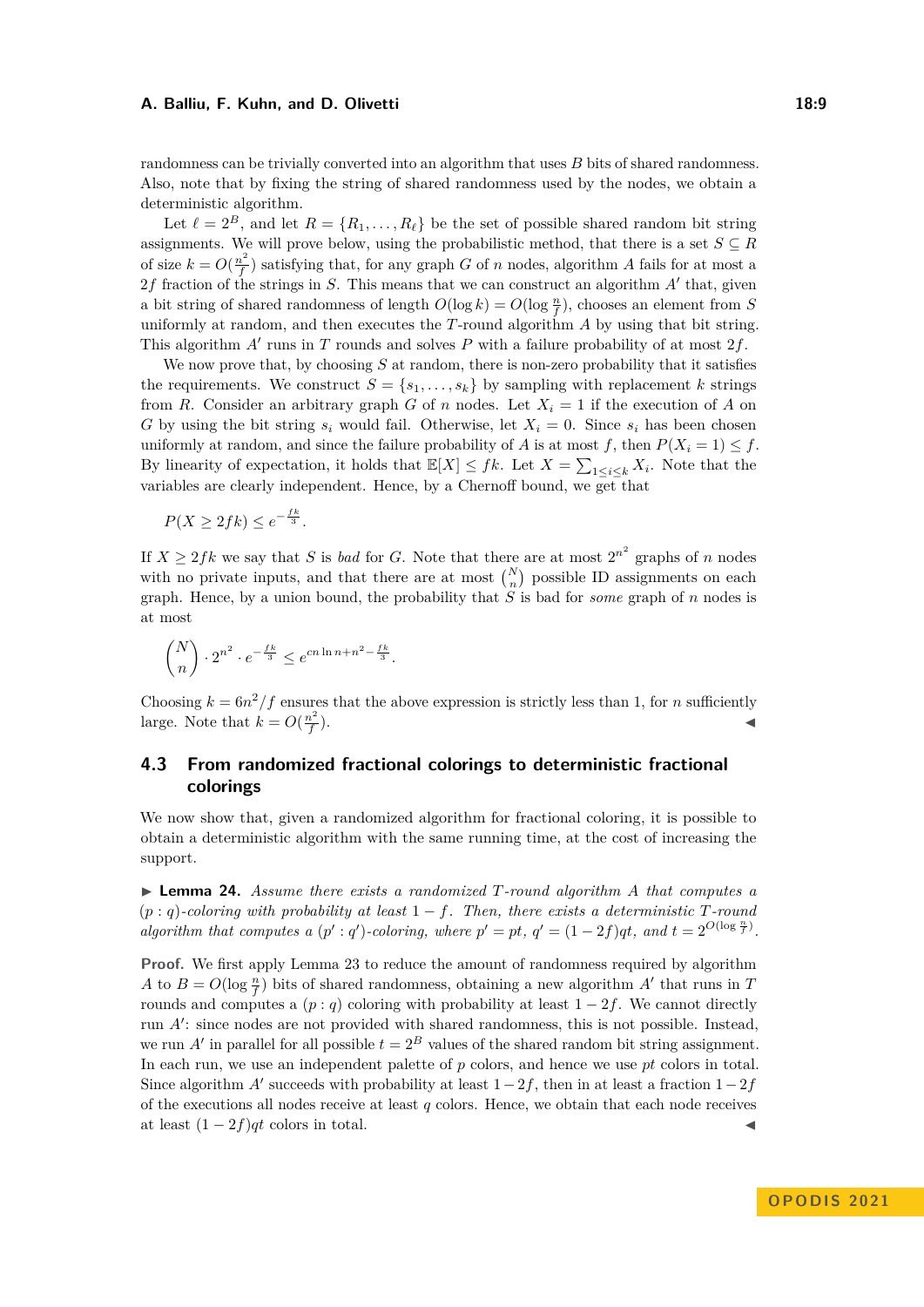### **18:10 Improved Distributed Fractional Coloring Algorithms**

# <span id="page-9-0"></span>**5 Fast algorithm**

In this section, we present an algorithm that is able to compute a fractional  $(\Delta + \varepsilon)$ -coloring, with a running time that depends only polynomially in  $\Delta$ , and that requires small support. Later, we will show how to modify the algorithm to obtain a logarithmic dependency in  $\Delta$ , at the cost of having a much larger support. More formally, we start by proving the following theorem.

▶ **Theorem 10.** *A*  $(q\Delta: q-1)$ *-coloring, for an arbitrary integer*  $q > 0$ *, can be deterministically computed in time*  $O(\alpha^2 \log \Delta \cdot T + \alpha \log^* n)$  *in the* LOCAL *model, where T is the time required to solve the* (degree + 1)*-list coloring problem given an*  $O(\Delta^2)$ *-coloring in input, and where*  $\alpha = O(1 + \log_{\Lambda} q)$ .

### **High level idea**

Our algorithm, on a high level, works as follows. We first compute a clustering of the graph by computing an  $(\alpha, \beta)$ -ruling set, for suitable parameters  $\alpha$  and  $\beta$ , and by connecting each node to the cluster centered at the nearest ruling set node. We then proceed by coloring the nodes in a special way. In particular, we compute *q* different colorings, such that each coloring is a  $\Delta$ -coloring of the graph, where some nodes are allowed to be uncolored, and such that each node is uncolored in at most one of the *q* colorings.

In order to prove that such a coloring can be computed efficiently, we will exploit an important property of the computed clustering: for each cluster, it holds that it either contains many nodes (at least *q*), or it contains a degree-choosable component. We will show that this implies that we can color the nodes such that, in each cluster that contains a degree-choosable component, the ∆-coloring problem is solved properly, while in the other clusters we can choose a specific node to leave uncolored. If the cluster is large enough, we can have a different uncolored node for each of the *q* colorings, obtaining that each node is uncolored for at most one coloring.

The computed coloring allows us to assign at least  $q-1$  colors to each node of the graph, where the colors come from a palette of size  $q\Delta$ , and hence we obtain a  $(q\Delta:q-1)$ coloring. By choosing the right size of the clusters, we can also prove that the running time is polynomial in  $\Delta$ , and more precisely that it is only slightly worse than the time required to solve the  $(\text{degree} + 1)$ -list coloring problem, which we use as a subroutine.

# **5.1 The clustering**

We start by proving that it is possible to compute a clustering of a graph in such a way that it satisfies some desirable properties. In particular, we prove the following lemma.

<span id="page-9-1"></span>**► Lemma 25.** *Let*  $\alpha = c(1 + \log_{\Delta} q)$ *, for some constant c and an arbitrary integer*  $q > 0$ *. It is possible to compute a clustering of a graph G such that the following holds.*

- *Each cluster has a strong diameter of at most*  $2\alpha^2 \log \Delta$ *.*
- *Each cluster contains:*  $\equiv$ 
	- *at least q nodes, or*
	- $\blacksquare$  *a node of degree at most* ∆ − 1*, or*
	- *a degree-choosable component, such that all neighbors of the nodes in the degreechoosable component are also contained in the cluster.*

*This clustering can be computed in*  $O(\alpha^2 \log \Delta + \alpha \log^* n)$  *deterministic rounds.* 

<span id="page-9-2"></span>In order to prove this lemma, we will use the following lemmas present in the literature.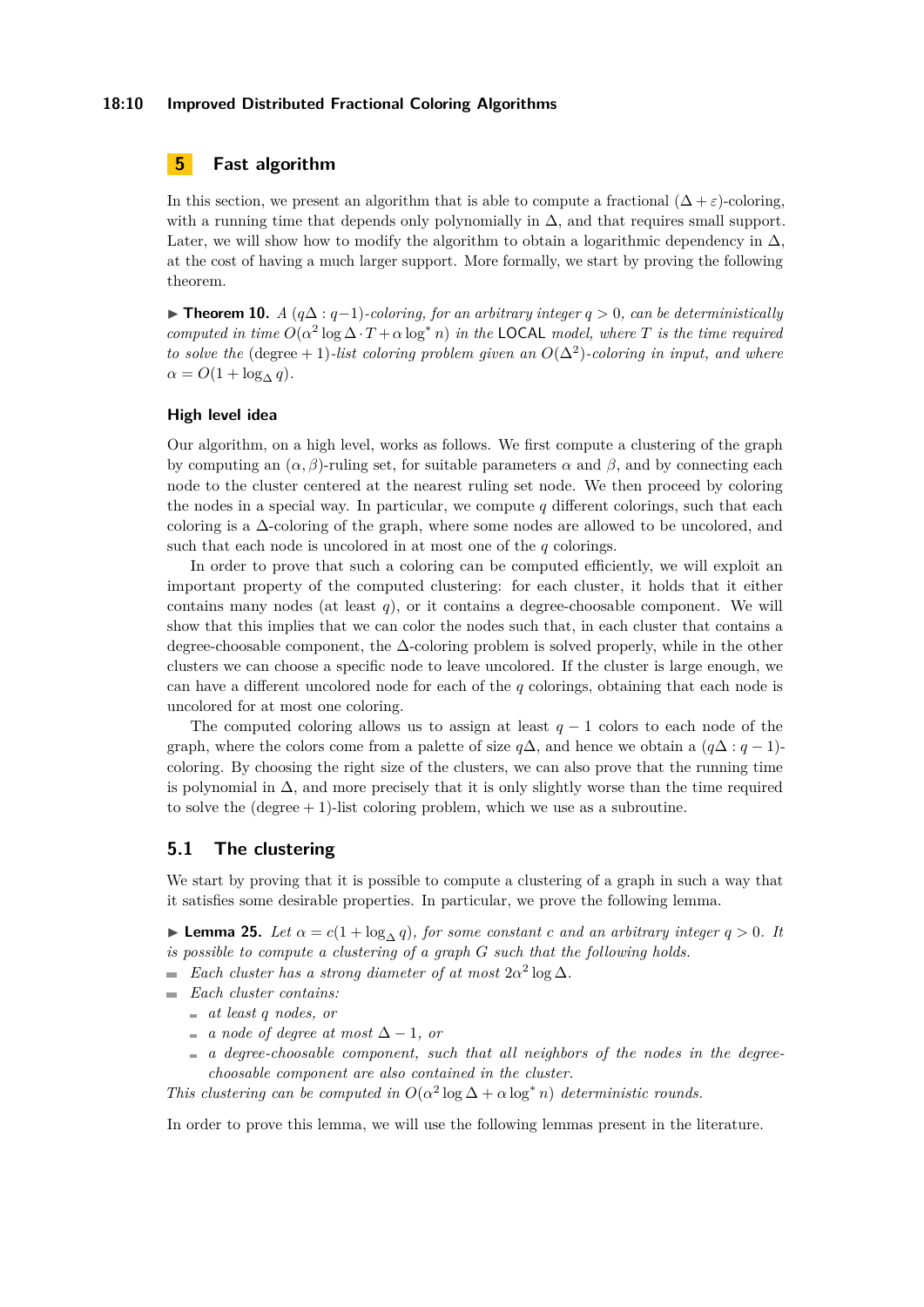▶ **Lemma 26** (Lemma 8 of [\[19\]](#page-16-12)). Let  $G = (V, E)$  be a graph and  $v \in V$  be a node such that *inside the r-radius neighborhood of v there are no degree-choosable components and every node has degree*  $\Delta$ *. Then, for each even r, there are at least*  $(\Delta - 1)^{r/2}$  *nodes at distance r from v.*

<span id="page-10-0"></span>**► Lemma 27** (Ruling sets, [\[4,](#page-16-16) [43\]](#page-17-19)). *A* (2,  $\beta$ )*-ruling set can be computed in time*  $O(\beta \Delta^{2/\beta} +$ log<sup>∗</sup> *n*) *deterministic rounds.*

We are now ready to prove Lemma [25.](#page-9-1)

**Proof.** We start by computing an  $(\alpha, (\alpha - 1)a \log \Delta)$ -ruling set, by computing a  $(2, \alpha \log \Delta)$ ruling set on  $G^{\alpha-1}$ , the  $(\alpha - 1)$ th power of *G*. By applying Lemma [27](#page-10-0) with  $\beta = \alpha \log \Delta$ , this ruling set can be computed in  $T = O(\alpha^2 \log \Delta + \alpha \log^* n)$  deterministic rounds. Then, in additional  $O(\alpha^2 \log \Delta)$  rounds, each node finds the nearest ruling set node (breaking ties arbitrarily), and joins its cluster.

Clearly, the running time requirement is satisfied. We need to prove that this clustering satisfies the required properties. The first property is clearly satisfied, since  $\alpha^2 \log \Delta$  is an upper bound on the distance between an arbitrary node and its nearest ruling set node.

We now show that the second property is also satisfied. Let *v* be the ruling set node of an arbitrary cluster *C*, that is, its center. By the definition of  $(\alpha, \beta)$ -ruling set, all nodes at distance at most  $\alpha/2 - 1$  from *v* are all contained in *C*. Consider the set *S* of nodes at distance at most *k* from *v*, where  $k \in \{|\alpha/2 - 2|, |\alpha/2 - 3|\}$  is even. If there is a node of degree at most  $\Delta - 1$  in *S*, then the property is clearly satisfied. Otherwise, all nodes in *S* have degree  $\Delta$ , and by Lemma [26](#page-9-2) we get that either there is a degree-choosable component in *S*, or there are at least  $(\Delta - 1)^{k/2}$  nodes in *S*. In the first case, note that the neighbors of nodes in *S* are all contained in *C*, and hence the property is satisfied. In the second case, we obtain that the cluster contains at least  $(\Delta - 1)^{\lfloor c(1+\log_{\Delta} q)/2 - 3\rfloor/2}$  nodes, that, for a large enough constant value of *c*, is at least *q*, and hence the property is satisfied in this case as well.  $\triangleleft$ 

# **5.2 The algorithm**

We now describe an algorithm that computes a fractional  $(\Delta + \varepsilon)$ -coloring. In the following, we will make use of the notion of partial ∆-coloring (see Definition [4\)](#page-4-0).

On a high level, the main idea of the algorithm is to compute *q* (possibly) different partial ∆-colorings (where each of the colorings come from a different palette), such that each node is uncolored in at most 1 of the colorings. In this way, we can assign  $q-1$  colors to each node, from a palette of *q*∆ total colors. We now show how the properties stated in Lemma [25](#page-9-1) can be used for this purpose.

<span id="page-10-1"></span>▶ **Lemma 28.** *Let G be a graph that is clustered according to Lemma [25,](#page-9-1) where each cluster that contains at least q nodes also contains a special marked node. Let T be the time required to solve the* (degree + 1)*-list coloring problem, and let R be the bound on the diameter of the clusters. Then, in*  $O(T \cdot R)$  *deterministic rounds it is possible to solve the partial*  $\Delta$ -*coloring problem such that only marked nodes remain uncolored.*

**Proof.** We prove this lemma by slightly modifying the core of the deterministic ∆-coloring algorithm presented in Ghaffari et al. [\[19\]](#page-16-12). Each node *v* starts by spending *R* rounds to gather its entire cluster  $C_v$ . In this way, it can see if there is a marked node, or a node with degree at most  $\Delta - 1$ , or a degree-choosable component (at least one of these cases must apply). If there is a marked node *z* in  $C_v$ , let  $S_{C_v} = \{z\}$ , otherwise, if there is a node *z*<sup>*'*</sup>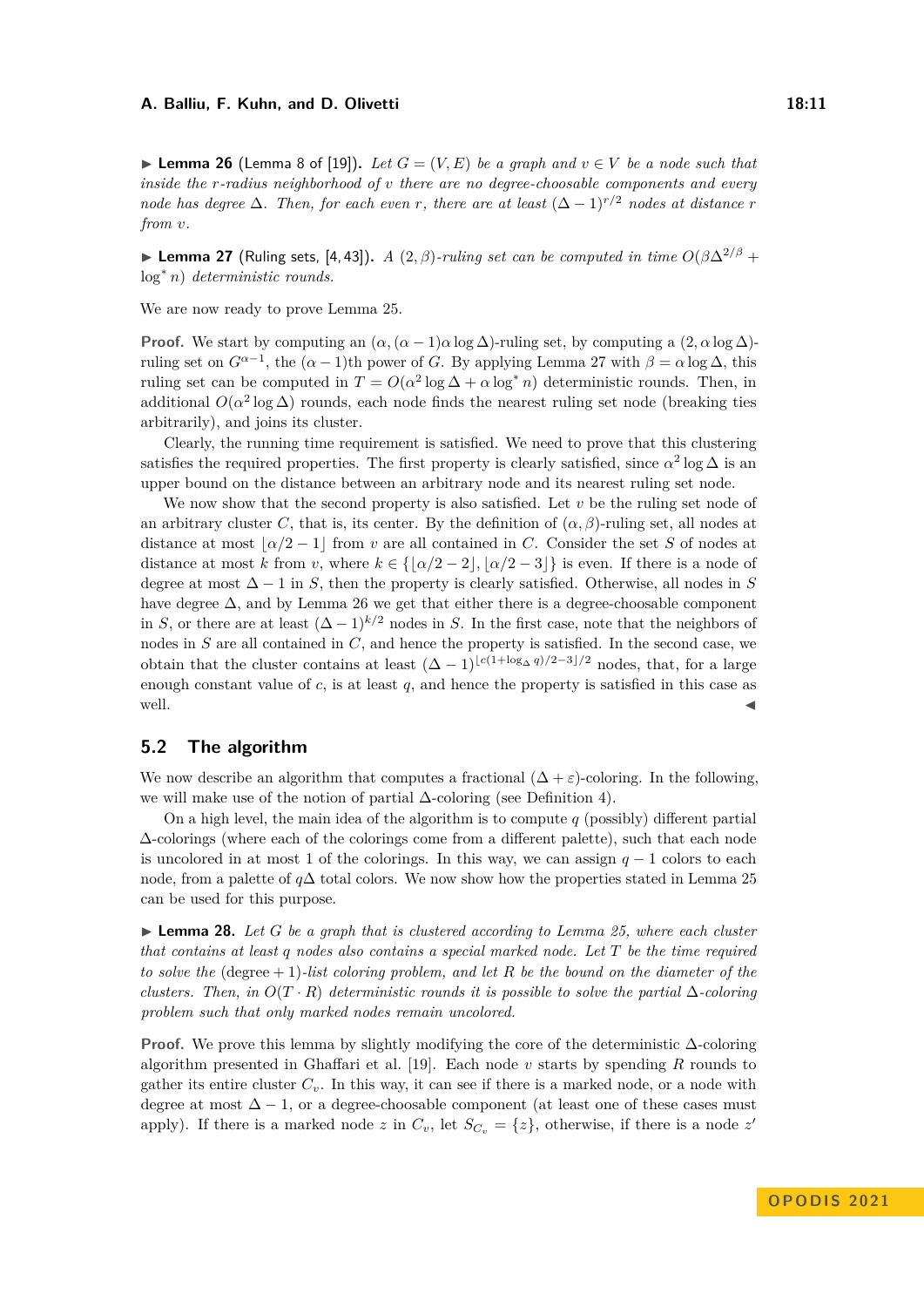### **18:12 Improved Distributed Fractional Coloring Algorithms**

with degree at most  $\Delta - 1$ , then let  $S_{C_v} = \{z'\}$ , otherwise, let  $S_{C_v}$  be the set of nodes of an arbitrary degree-choosable component guaranteed to exist by Lemma [25.](#page-9-1) Note that, without additional communication, *v* can compute its distance from the nearest node *s* in *SC<sup>v</sup>* .

Let  $G_i$  be the subgraph induced by nodes at distance  $i$  from their nearest node in the set, that is,  $G_i = \{u \mid \text{dist}(u, S_{C_u}) = i\}$ . Let  $G_{>i}$  (resp.  $G_{\geq i}$ ) be the graph induced by all nodes contained in  $G_j$ , for all  $j > i$  (resp.  $j \ge i$ ). Note that, for all  $i > 0$ , the nodes of  $G_i$ , in  $G_{\ge i}$ , have degree at most  $\Delta - 1$ , since the maximum degree in *G* is  $\Delta$ , and all nodes in  $G_i$  have at least one neighbor in  $G_{i-1}$ . Also, note that  $G_{\geq R}$  is empty.

We proceed as follows. Assume that  $G_{\geq i}$  is properly  $\Delta$ -colored (we start with  $i = R$ , where the statement trivially holds, since  $G_{\geq R}$  is empty), and let  $c(u)$  be the color of a node *u* in  $G_{>i}$ . We show that we can  $\Delta$ -color  $G_{\geq i}$ . For each node *v* in  $G_i$ , we define its list of available colors as  $L_v = \{1, \ldots, \Delta\} \setminus \{c(u) \mid u \in N(v) \cap G_{>i}\}.$  Since the degree of nodes of  $G_i$  in  $G_{\geq i}$  is at most  $\Delta - 1$ , then  $L_v$  defines a (degree + 1)-list coloring instance of  $G_i$ , that can be solved in *T* rounds. By iterating this procedure for  $i = R, \ldots, 1$ , we obtain that all nodes of *G*, except the ones in  $S = \bigcup \{S_{C_v} \mid v \in V\}$ , are properly  $\Delta$ -colored.

Finally, we handle the nodes in *S*. If  $S_{C_v}$  contains a marked node, we just leave it uncolored. Otherwise, if  $S_{C_v}$  contains a node with degree at most  $\Delta - 1$ , we color it with an arbitrary available color. Otherwise, if  $S_{C_v}$  contains a degree-choosable component, then, for each node  $u \in S_{C_v}$ , we define  $L_u$  as above. This time,  $L_u$  defines a degree-list coloring instance. Note that, in general, the degree-list coloring problem may be unsolvable, but this is never the case in a degree-choosable component, by definition. Since, for each pair of clusters  $C_1, C_2, S_{C_1}$  and  $S_{C_2}$  are non-adjacent, then it is possible to solve all the degree-list coloring instances in parallel, by brute force, in *R* rounds.

We are now ready to describe the algorithm. First of all, nodes start by computing an  $O(\Delta^2)$ -coloring. Then, nodes compute the clustering described in Lemma [25.](#page-9-1) Let  $R = O(\alpha^2 \log \Delta)$  be the maximum diameter of the clusters. Then, nodes spend *R* rounds to check the type of their cluster, that is, if there is a degree-choosable component satisfying the required property, or if there are at least *q* nodes, or if there is a node with degree at most  $\Delta - 1$ . In all clusters *C* containing at least *q* nodes, we choose *q* arbitrary distinct nodes  $\{v_{C,1}, \ldots, v_{C,g}\}\$ . Then, we apply Lemma [28](#page-10-1) for *q* times in parallel. During the application *i*, the nodes that are considered marked are  $\{v_{C,i}\}$ . We obtain  $C_1, \ldots, C_q$  partial ∆-colorings of *G*, such that each node is uncolored in at most one coloring. Hence, we use a palette of *q*∆ colors, such that each node has at least  $q-1$  colors, that is, we obtain a  $(q\Delta:q-1)$ -coloring.

#### **Time complexity**

The previously described algorithm computes a (*q*∆ : *q*−1)-coloring. Hence, in order to prove Theorem [10,](#page-5-2) we need to give a bound on its running time. Computing the  $O(\Delta^2)$ -coloring can be done in  $O(\log^* n)$  rounds. Computing the clustering requires  $O(\alpha^2 \log \Delta + \alpha \log^* n)$ rounds. Gathering the cluster requires  $O(\alpha^2 \log \Delta)$  rounds. The application of Lemma [28](#page-10-1) requires  $O(T \cdot \alpha^2 \log \Delta)$  rounds, where *T* is the time for solving a (degree + 1)-list coloring instance given an  $O(\Delta^2)$ -coloring. Recall that  $\alpha = c(1 + \log_{\Delta} q)$ . Hence, we obtain an overall time complexity of  $O(\alpha^2 \log \Delta \cdot T + \alpha \log^* n)$ , where  $\alpha = O(1 + \log_{\Delta} q)$ .

### **5.3 Faster algorithm**

We now show that, at the cost of drastically increasing the number of colors, we can improve the dependency on  $\Delta$ , and entirely remove the dependency on *n*. In particular, we will prove the following.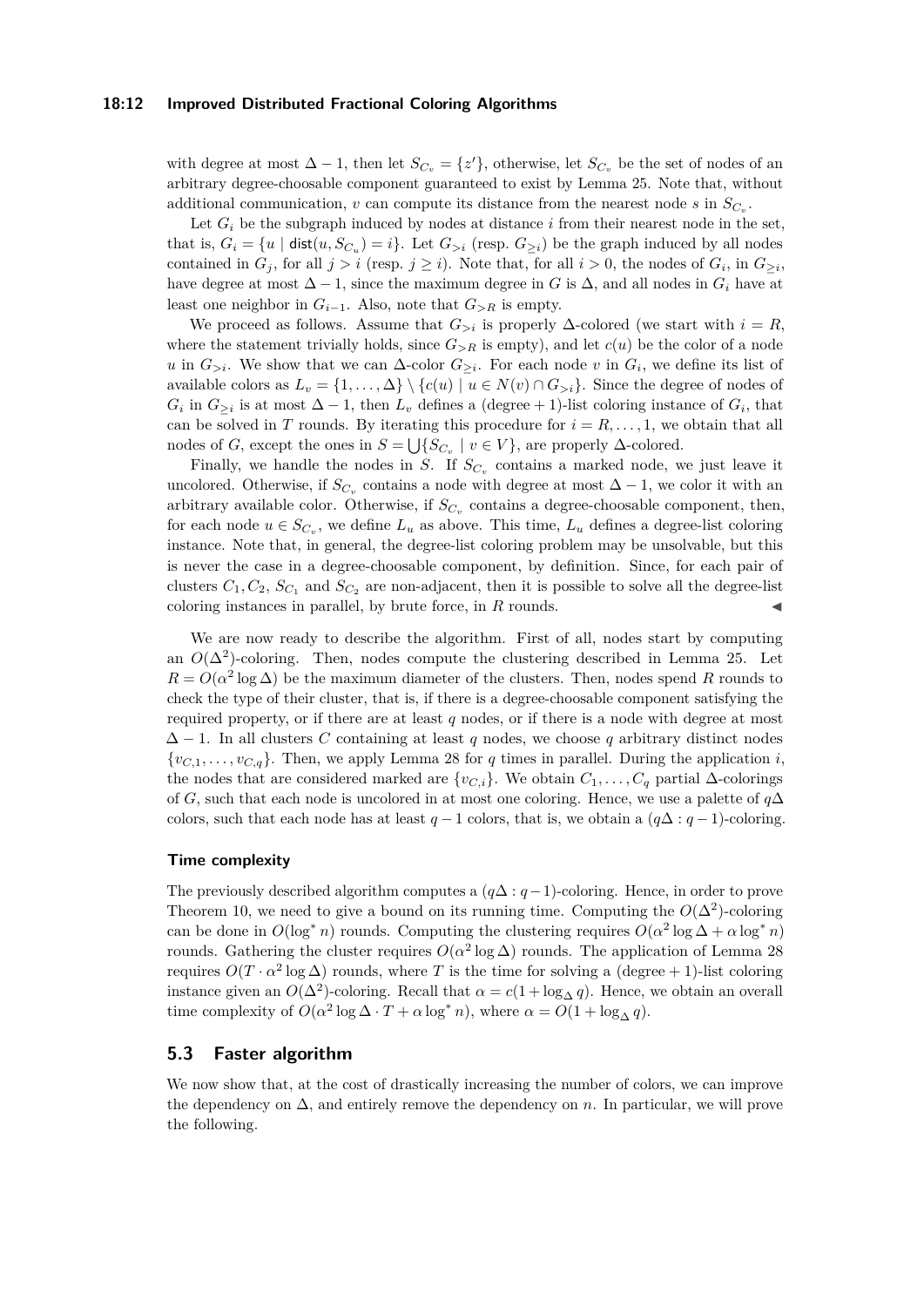$$
O\left(\left(\log \Delta + \frac{\log^2(1/\varepsilon)}{\log \Delta}\right) \cdot \log(\Delta/\varepsilon)\right) = O\left(\log^2 \Delta + \log^2 \frac{1}{\varepsilon} + \frac{\log^3(1/\varepsilon)}{\log \Delta}\right).
$$

We start by explaining how to remove the  $O(\alpha \log^* n)$  dependency from the algorithm of Theorem [10,](#page-5-2) obtaining the following intermediate result.

<span id="page-12-0"></span> $▶$  **Lemma 29.** For any  $ε > 0$ , the fractional  $(Δ + ε)$ -coloring problem can be solved deter $ministically \, \text{in time } O\left(\left(\log \Delta + \frac{\log^2(1/\varepsilon)}{\log \Delta}\right) \cdot T\right), \, \text{where } T \, \text{ is the time required to solve the}$  $(\text{degree} + 1)$ -list coloring problem given an  $O(\Delta^2)$ -coloring in input.

**Proof.** On a high level, the log<sup>∗</sup> *n* dependency appears in the time complexity of the algorithm for two reasons:

- The algorithm spends  $O(\alpha \log^* n)$  rounds for computing the clustering, and this is because, in order to compute an  $(\alpha, \beta)$ -ruling set, we first need to find an  $O(\Delta^{2\alpha})$ -coloring of  $G^{\alpha}$ .
- The algorithm spends  $O(\log^* n)$  rounds to find an  $O(\Delta^2)$  coloring of *G*. Note that, given  $\overline{a}$ an  $O(\Delta^{2\alpha})$ -coloring of  $G^{\alpha}$ , we can reduce this runtime to  $O(\log^* \Delta^{2\alpha})$ .

Hence, if, in  $G^{\alpha}$ , nodes are already provided with an  $O(\Delta^{2\alpha})$ -coloring, then we can get rid of the log<sup>\*</sup> *n* dependency, obtaining a faster algorithm, that requires only  $O(\alpha^2 \log \Delta \cdot$  $T + \log^* \Delta^{2\alpha}$  =  $O(\alpha^2 \log \Delta \cdot T)$  rounds. Unfortunately, finding such a coloring requires  $\Omega(\log^* n)$  rounds [\[32\]](#page-17-20). In order to overcome this issue, we do the following. We first spend a constant number of rounds to find a color randomly, such that each node has a large enough probability of being colored. Then, we run Theorem [10](#page-5-2) on the subgraph induced by nodes that are colored correctly. In this way, we obtain an algorithm that computes a partial fractional coloring, satisfying that each node is uncolored with some fixed probability. We can then apply Lemma [22](#page-7-2) and Lemma [24](#page-8-0) to obtain a deterministic algorithm that finds a proper fractional coloring.

In order to find the required coloring, we proceed as follows. Each node picks a color uniformly at random from a palette of *c* colors, for some value *c* to be fixed later. Then, each node *v* checks its *α*-radius neighborhood, and if there is a node *u* with the same color, then *v* becomes uncolored. For any node  $u$  contained in the  $\alpha$ -radius neighborhood of  $v$ , we have that *P*(*u* and *v* pick different colors)  $\geq 1 - 1/c$ . Let  $\overline{\Delta} = \Delta^{\alpha}$  be an upper bound on the degree of  $G^{\alpha}$ . Then,  $P(u \text{ is colored}) \geq (1 - 1/c)^{\overline{\Delta}}$ , that by the Bernoulli inequality is at least  $1 - \overline{\Delta}/c$ . Hence, by applying the algorithm of Theorem [10](#page-5-2) on the subgraph induced by colored nodes, we obtain an algorithm that runs in  $O(\alpha^2 \log \Delta \cdot T)$  rounds and computes a partial  $(q\Delta : q-1)$ coloring where each node is uncolored with probability at most  $\Delta/c$ . We can now apply Lemma [22](#page-7-2) (note that, since our algorithm never fails, then  $f = 0$ ), obtaining a randomized algorithm that terminates in  $O(\alpha^2 \log \Delta \cdot T)$  rounds and computes a  $(q\Delta t : (1 - \bar{\Delta}/c)(q - 1)t)$ coloring, for some  $t$  that depends on the target failure probability  $f'$  and  $n$ . Then, we can apply Lemma [24](#page-8-0) to obtain a deterministic algorithm that runs in  $O(\alpha^2 \log \Delta \cdot T)$  rounds and computes a  $(q\Delta t': (1-2f')(1-\bar{\Delta}/c)(q-1)t')$ -coloring, for some *t'* that depends on *f'* and *n*. By fixing  $c = q\overline{\Delta}$  and  $f' = \frac{1}{2q}$ , we obtain a deterministic algorithm for computing a fractional  $\frac{q\Delta}{(1-1/q)^2(q-1)}$ -coloring, that, for  $q = O(\Delta/\varepsilon)$ , is a fractional  $(\Delta + O(\varepsilon))$ -coloring. The running time, for such a value of *q*, is  $O((\log \Delta + \log^2(1/\varepsilon)/\log \Delta) \cdot T)$ , as required.  $\blacktriangleleft$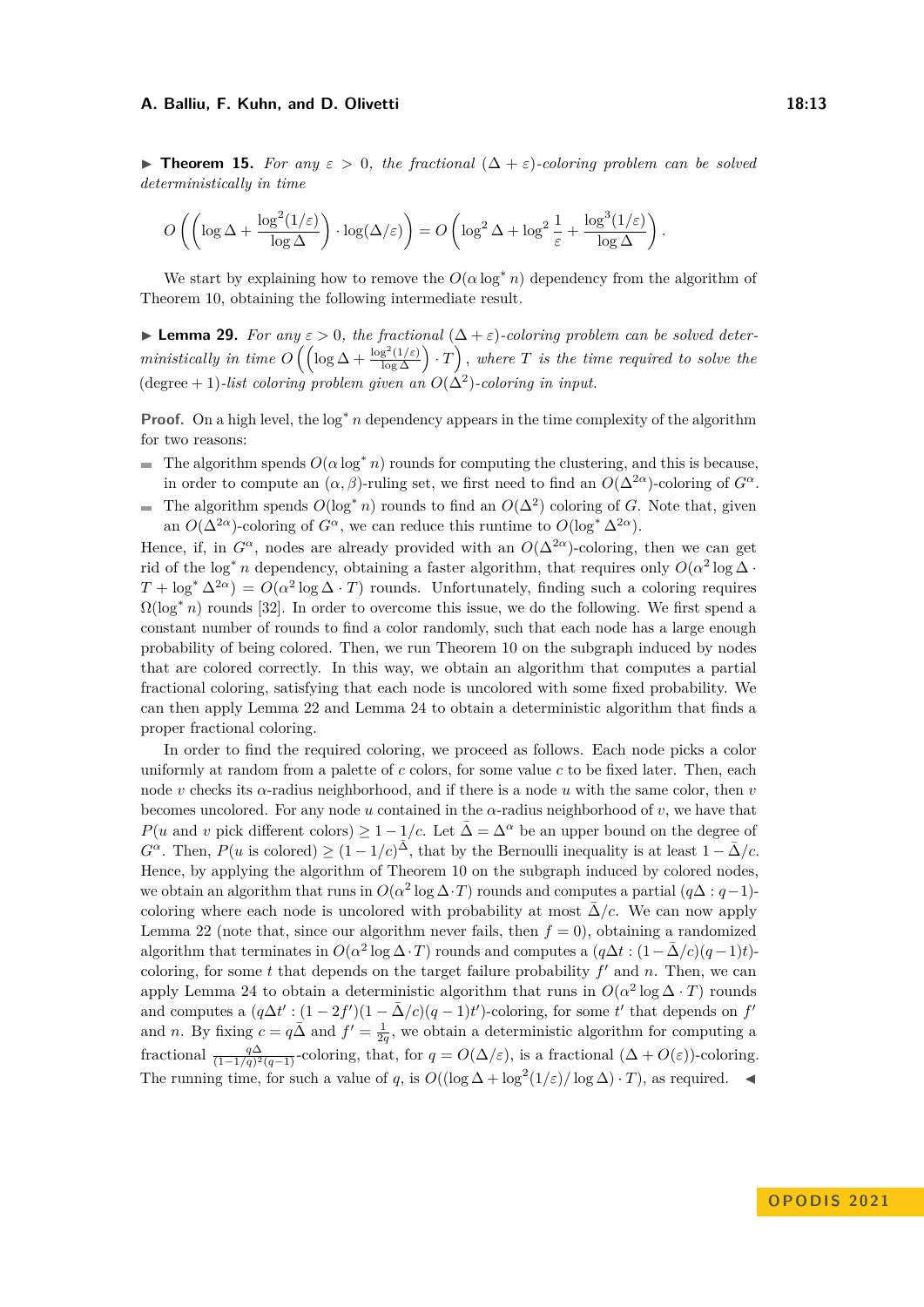### **18:14 Improved Distributed Fractional Coloring Algorithms**

### **Proof of Theorem [15](#page-6-0)**

**Proof.** We now explain how to remove the dependency on *T*, and obtain Theorem [15.](#page-6-0) Let  $q = \Theta(\Delta/\varepsilon)$ . In order to obtain a faster algorithm, we start by showing that we can replace the dependency on *T* in Lemma [28,](#page-10-1) with  $O(\log q)$ , at the cost of leaving some nodes uncolored. Hence, we obtain a "sloppy" version of Lemma [28.](#page-10-1) Recall that *T* is the time required to run a procedure that solves a  $(\text{degree} + 1)$ -list coloring instance. Instead of running such a procedure, we run a procedure that partially solves an instance in  $O(\log q) = O(\log \frac{\Delta}{\varepsilon})$ rounds, such that a node remains uncolored with probability at most 1*/q*. This can be achieved by letting each node try to pick an available color uniformly at random for  $O(\log q)$ times [\[25\]](#page-17-5).

We now show that it is possible to obtain an algorithm that computes a partial  $(\Delta : 1)$ coloring satisfying that each node is uncolored with probability at most  $2/q$ . First, we compute the clustering as in the original algorithm, that is, by applying Lemma [25.](#page-9-1) Then, on clusters of size at least *q*, we mark a node of the cluster chosen uniformly at random. By applying the sloppy version of Lemma [28,](#page-10-1) we obtain what we need.

Finally, by applying Lemma [22](#page-7-2) and Lemma [24,](#page-8-0) we obtain a deterministic algorithm that solves fractional  $(\Delta + O(\varepsilon))$ -coloring in time  $O((\log \Delta + \frac{\log^2(1/\varepsilon)}{\log \Delta}) \cdot \log(\Delta/\varepsilon))$ , proving the  $\blacksquare$   $\blacksquare$ 

### **5.4 Better support**

We now provide a different algorithm, that has slightly worse running time compared to the one of Theorem [10,](#page-5-2) but that is able to give a fractional  $(\Delta + \varepsilon)$ -coloring with smaller support. In particular, we will prove the following theorem.

▶ **Theorem 13.** *A*  $(q\Delta+1:q)$ -coloring, for an arbitrary integer  $q > 0$ , can be deterministically *computed in time*  $O(q^2 \log \Delta \cdot T + q \log^* n)$  *in the* **LOCAL** *model, where T is the time required to solve the* (degree + 1)*-list coloring problem given an*  $O(\Delta^2)$ *-coloring in input.* 

We will exploit the following lemma, first presented in [\[2\]](#page-16-17), and used also in [\[11\]](#page-16-15).

<span id="page-13-0"></span>▶ **Lemma 30** (Proposition 8 of [\[2\]](#page-16-17)). Let  $q \ge 1$  be an integer and let  $P = (v_1, \ldots, v_{2q+1})$  be a *path. Assume that for*  $i \in \{1, 2q + 1\}$  *the vertex*  $v_i$  *has a list*  $L_{v_i}$  *of at least*  $q + 1$  *colors, and for any*  $2 \leq i \leq 2q$ ,  $v_i$  *has a list*  $L_{v_i}$  *of at least*  $2q + 1$  *colors. Then, each vertex*  $v_i$  *of*  $P$  *can be assigned a subset*  $S_i \subseteq L_{v_i}$  *of q colors, so that adjacent vertices are assigned disjoint sets.* 

Similarly as in the algorithm of Theorem [10,](#page-5-2) we start by computing an  $(\alpha, (\alpha - 1)\alpha \log \Delta)$ ruling set, by computing a  $(2, \alpha \log \Delta)$ -ruling set on  $G^{\alpha-1}$ , the  $(\alpha - 1)$ -th power of *G*. This time, we choose  $\alpha = 4q + 4$ . Then, we also compute an  $O(\Delta^2)$  coloring. Then, we form clusters by letting each node  $u$  join the cluster  $C_v$  centered at the nearest ruling set node *v*. By the definition of  $(\alpha, \beta)$ -ruling set, all nodes at distance at most  $|\alpha/2 - 1|$  from *v* are contained in  $C_v$ . Hence, in  $C_v$ , there exists at least one induced path of  $\lfloor \alpha/2 - 1 \rfloor$ nodes satisfying that all neighbors of nodes in *P* are fully contained in *C<sup>v</sup>* (that is, the path obtained by taking *v* and the nodes contained in some shortest path from *v* to some node at distance  $|\alpha/2 - 2|$  from *v*). Note that  $|\alpha/2 - 1| = 2q + 1$ . Let  $S_v$  be the set of nodes of the path.

Similarly as in the proof of Lemma [28,](#page-10-1) we can spend  $O(\alpha^2 \log \Delta \cdot T)$  rounds to find a partial  $\Delta$ -coloring that leaves uncolored only nodes in  $\bigcup S_v$ . This partial coloring can be trivially converted into a partial (*q*∆ : *q*)-coloring where each colored node has exactly *q* colors. Then, for each node  $u$  contained in some  $S_v$ , we can define its list of available colors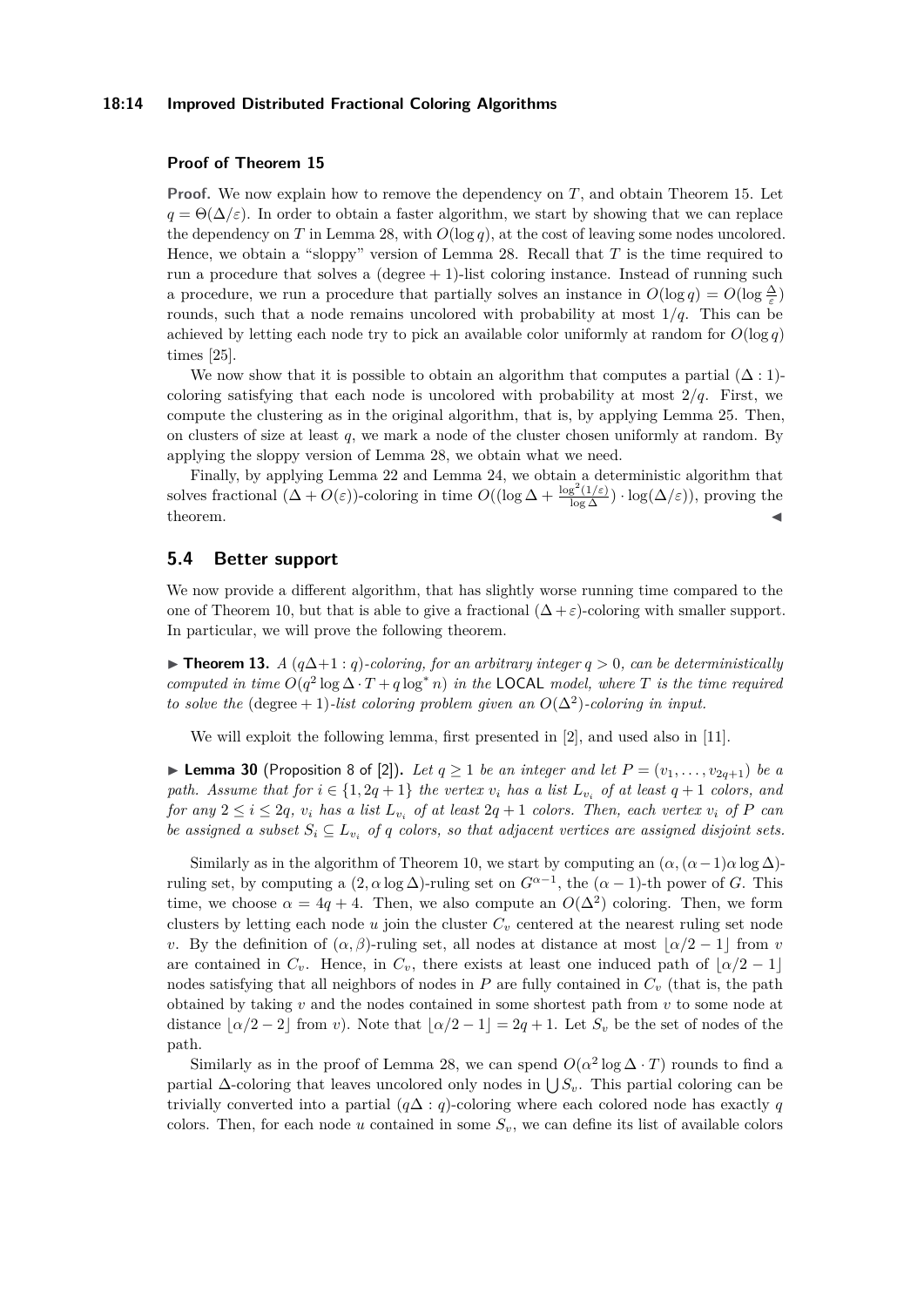as  $\{1,\ldots,q\Delta+1\} \setminus \{C(z) | z \in N(u)\}\$ , where  $C(z)$  is the set of colors assigned to node *z*. Note that, from the list of available colors of *u*, we removed at most *q* colors for each neighbor of *u*. Hence, the endpoints of the path satisfy  $|L_u| \geq q+1$  since they have at most  $\Delta - 1$  colored neighbors, and the inner nodes satisfy  $|L_u| \geq 2q + 1$  since they have at most  $\Delta - 2$  colored neighbors. Hence, by applying Lemma [30](#page-13-0) we get that nodes can complete the coloring by brute force, since paths are not connected to each other.

We spend  $O(q^2 \log \Delta + q \log^* n)$  rounds to compute a ruling set,  $O(\log^* n)$  rounds to compute the  $O(\Delta^2)$  coloring. The rest of the algorithm requires  $O(q^2 \log \Delta \cdot T)$  rounds. Each node receives *q* colors, from a palette of total  $q\Delta + 1$  colors. Hence, the theorem follows.

# <span id="page-14-0"></span>**6 Lower bound**

In this section, we show a lower bound of  $\Omega(\log n/\varepsilon)$  rounds for computing a fractional  $(2 + \varepsilon)$ -coloring, which holds already on trees, and even for randomized algorithms. We first show that there exist graphs with girth  $\Omega(\log n/\varepsilon)$  and fractional chromatic number strictly larger than  $2 + \varepsilon$ . Then we argue that, if we take an algorithm that, on trees, achieves a fractional  $(2 + \varepsilon)$ -coloring in  $o(\log n/\varepsilon)$  rounds, and we execute it on such graphs, it must fail, since the obtained fractional coloring would be too good. We get our contradiction on the existence of such an algorithm by arguing that, in time  $o(log n/\varepsilon)$ , a node cannot distinguish whether it is on a tree or on these graphs.

We start by describing a graph family of interest. Let  $\mathcal{G}^*$  be a graph family that contains all graphs with *n* nodes,  $m = O(n)$  edges, girth  $\Omega(\log n)$ , and where the largest independent set has size at most  $n/c$ , for some large constant c, and for infinite values of n. Such a family of graphs is known to exist [\[34\]](#page-17-21). Starting from a graph  $G = (V, E) \in \mathcal{G}^*$ , we construct a graph *H* by replacing all edges of *G* with a path of length  $2k + 1$ , for some  $k = \Theta(1/\varepsilon)$ . In other words, let  $e = \{u, v\}$  be an edge in *G*. We replace *e* by a path  $P^e = (u, w_1^e, w_2^e, \dots, w_{2k}^e, v)$ . We refer to nodes in  $P^e$  as *path nodes*, and we refer to the  $w_1^e, w_2^e, \ldots, w_{2k}^e$  nodes as *inner path nodes*. Let G be the family that contains all such graphs. By construction, a graph  $H \in \mathcal{G}$  has  $N = n + 2km$  nodes and girth  $\Omega(\log n/\varepsilon)$ . We now show the following lemma about the fractional chromatic number of these graphs.

 $\blacktriangleright$  **Lemma 31.** Let *H* be a graph in G. The fractional chromatic number of *H* is strictly *larger than*  $2/(1 - c'\varepsilon)$ *, for some constant*  $c' > 0$ *.* 

**Proof.** Let *S* be any independent set of *H*. We modify *S* and compute a new independent set *S'* of *H* such that  $|S'| \geq |S|$  and *S'* contains exactly *mk* inner path nodes. Note that this implies that for each path  $P^e = (u, w_1^e, w_2^e, \dots, w_{2k}^e, v)$ , at most one of the two endpoints can be in *S'*. Let  $P^e = (u, w_1^e, w_2^e, \dots, w_{2k}^e, v)$  be a path in *H* where at most  $k-1$  inner path nodes are in *S*. There are two cases: either at most one of the two endpoints is in *S*, or both *u* and *v* are in *S*.

In the former case, we modify *S* in the following way. W.l.o.g., let *u* be a node not in *S*. We start from  $u$  and compute an optimal independent set inside  $P^e$  sequentially, by starting with  $w_1^e$  in the independent set and then putting every other node in the set. This procedure puts in the independent set  $k$  inner path nodes of  $P^e$ , and note that the obtained set is still independent.

In the latter case, we remove node *u* from the set, and then we proceed as in the former case. Note that the obtained set is still independent, and it is not smaller. In fact, before the modification, there were at most  $k-1$  nodes of  $P^e \setminus \{u, v\}$  in *S*, and hence at most *k* nodes of  $P^e \setminus \{v\}$  in *S*, and after the modification we have *k* nodes of  $P^e \setminus \{u, v\}$  in the set.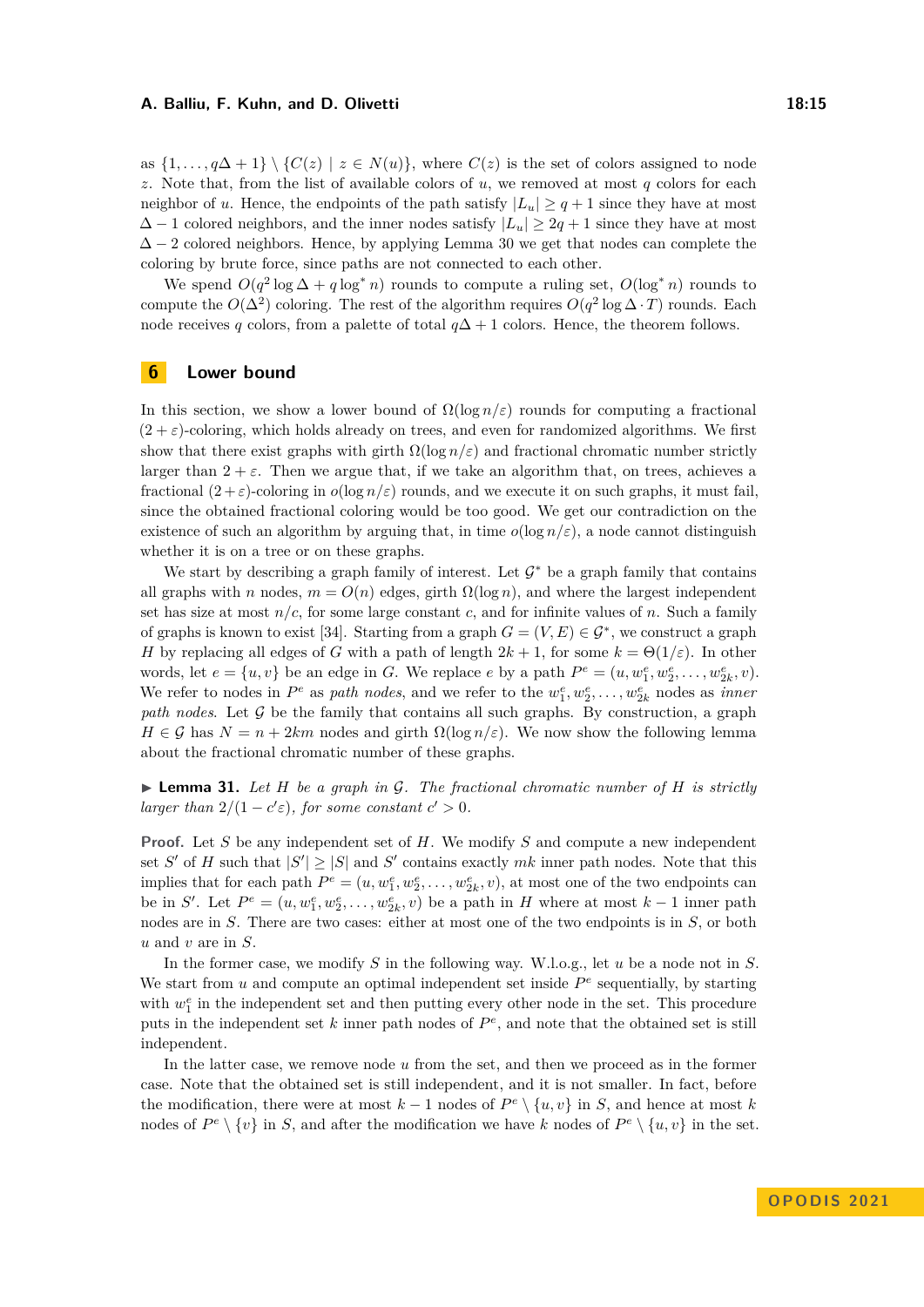### **18:16 Improved Distributed Fractional Coloring Algorithms**

We call S' the independent set resulting from the above operations. Notice that  $|S'| \geq |S|$ . Recall that each graph in G is obtained from a graph  $G \in \mathcal{G}^*$  where the largest independent set has size at most  $n/c$ . Note also that, by construction, if we project  $S'$  onto  $G$ , then we obtain and independent set of *G*. Hence,

$$
|S'| \leq \frac{n}{c} + mk = \frac{N}{2} - \frac{(c-2)n}{2c} = \frac{N}{2} \left( 1 - \frac{2(c-2)n}{2cN} \right) = \frac{N}{2} \left( 1 - \frac{(c-2)n}{c(n+2km)} \right)
$$
  
=  $\frac{N}{2} \left( 1 - \frac{(c-2)n}{c(n+2\frac{c_1}{c}c_2n)} \right)$  where  $k = \frac{c_1}{\varepsilon}$  and  $m = c_2n$   
=  $\frac{N}{2} \left( 1 - \frac{c-2}{c(1+2\frac{c_1}{\varepsilon}c_2)} \right) < \frac{N}{2} (1 - c_3\varepsilon)$  for some  $c_3 > 0$  that depends on  $c_1$  and  $c$ .

Hence, any color can be assigned to strictly less than a fraction  $(1 - c_3 \varepsilon)/2$  of the nodes, implying that the fractional chromatic number of *H* is strictly larger than  $2/(1 - c_3\varepsilon)$ .

<span id="page-15-0"></span>From the above lemma we get the following corollary.

 $\triangleright$  **Corollary 32.** *There exists an infinite family of graphs of girth*  $\Omega(\log n/\varepsilon)$  *and fractional chromatic number strictly larger than*  $2 + \varepsilon$ *.* 

We are now ready to prove our main theorem.

 $\triangleright$  **Theorem 33.** *Computing a* (2+*ε*)-fractional coloring on trees in the LOCAL model requires  $\Omega(\log n/\varepsilon)$ *, even for randomized algorithms.* 

**Proof.** The proof follows a standard indistinguishability argument, already used to prove, e.g., that coloring trees with  $o(\Delta/\log \Delta)$  colors requires  $\Omega(\log \Delta n)$  rounds, even for randomized algorithms [\[32\]](#page-17-20). For simplicity we prove our claim for the deterministic case, but it can be extended to the randomized case with standard techniques.

Suppose there exists an algorithm  $A_T$  that, on trees, computes a fractional  $(2+\varepsilon)$ -coloring in  $o(\log n/\varepsilon)$  rounds. Let *G* be a graph satisfying Corollary [32.](#page-15-0) In  $o(\log n/\varepsilon)$  rounds, each node in *G* does not see any cycle, and hence we could run algorithm *A<sup>T</sup>* on *G* and it would not notice that it is being run on a graph that is not a tree. However, *A<sup>T</sup>* must fail on *G*, since, by Corollary [32,](#page-15-0) the fractional chromatic number of *G* is strictly larger than  $2 + \varepsilon$ . Hence, suppose we run  $A_T$  on G and it fails on the neighboring nodes u and v who, as an output of  $A_T$ , got some common color (note that the algorithm may also fail on just one node by assigning to it too few colors, but the lower bound argument follows in the same way).

Recall that a *t*-round algorithm in the LOCAL model can be seen as a mapping from *t*-radius neighborhoods into outputs. Let  $B_u$  and  $B_v$  be the views of radius *t* of nodes *u* and *v*, respectively, that  $A_T$  then maps into the outputs of *u* and *v*. Let  $B = B_u \cup B_v$ . The subgraph in *B* does not contain cycles and it has radius  $o(\log n/\varepsilon)$ . Starting from *B*, we construct a tree that contains *B*, and where we add additional nodes in order to obtain an *n*-node tree *T* (note that the additional nodes can be added without altering the *t*-radius views of *u* and *v*, since, in *B*, there exists at least one node at distance at least *t* from both of them). Nodes *u* and *v* in *T* have the same exact view as in *G*, hence they output the same improper fractional coloring, meaning that  $A_T$  fails on  $T$ , which is a contradiction. Hence,  $A_T$  cannot exist, proving the theorem.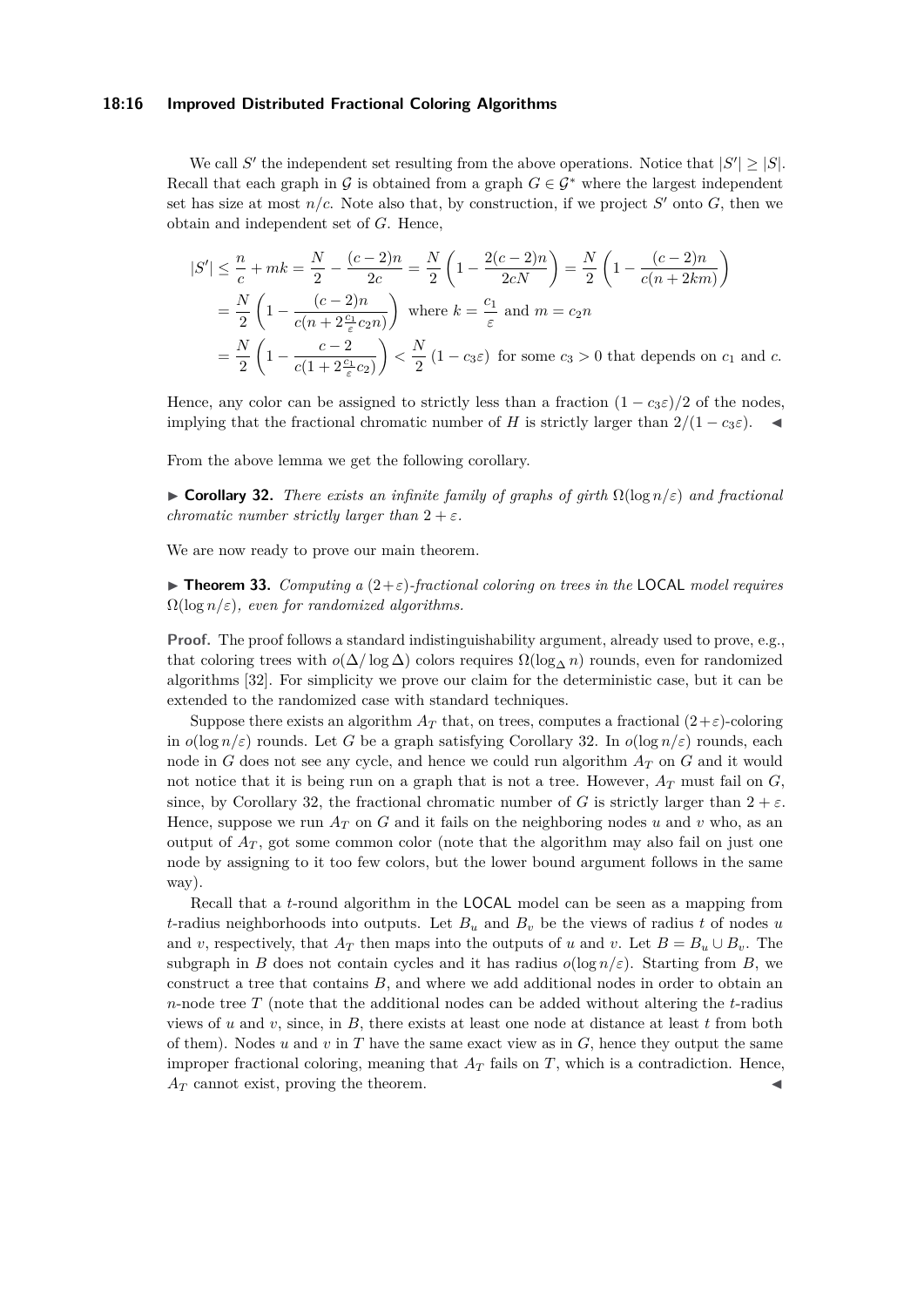### **References**

- <span id="page-16-4"></span>**1** N. Alon, L. Babai, and A. Itai. A fast and simple randomized parallel algorithm for the maximal independent set problem. *Journal of Algorithms*, 7(4):567–583, 1986.
- <span id="page-16-17"></span>**2** Yves Aubry, Jean-Christophe Godin, and Olivier Togni. Every triangle-free induced subgraph of the triangular lattice is (5m, 2m)-choosable. *Discret. Appl. Math.*, 166:51–58, 2014.
- <span id="page-16-8"></span>**3** B. Awerbuch, A. V. Goldberg, M. Luby, and S. A. Plotkin. Network decomposition and locality in distributed computation. In *Proc. 30th IEEE Symp. on Foundations of Computer Science (FOCS)*, pages 364–369, 1989.
- <span id="page-16-16"></span>**4** Alkida Balliu, Sebastian Brandt, and Dennis Olivetti. Distributed lower bounds for ruling sets. In *61st IEEE Annual Symposium on Foundations of Computer Science, (FOCS)*, pages 365–376, 2020.
- <span id="page-16-0"></span>**5** L. Barenboim. Deterministic (∆+ 1)-coloring in sublinear (in ∆) time in static, dynamic, and faulty networks. *Journal of the ACM*, 63(5):1–22, 2016.
- <span id="page-16-9"></span>**6** L. Barenboim and M. Elkin. Deterministic distributed vertex coloring in polylogarithmic time. In *Proc. 29th Symp. on Principles of Distributed Computing (PODC)*, pages 410–419, 2010.
- <span id="page-16-14"></span>**7** L. Barenboim, M. Elkin, and C. Gavoille. A fast network-decomposition algorithm and its applications to constant-time distributed computation. In *Proc. 22nd Coll. on Structural Information and Communication Complexity (SIROCCO)*, pages 209–223, 2015.
- <span id="page-16-1"></span>**8** L. Barenboim, M. Elkin, and U. Goldenberg. Locally-iterative distributed (∆ + 1)-coloring below Szegedy-Vishwanathan barrier, and applications to self-stabilization and to restrictedbandwidth models. In *Proc. 37th ACM Symp. on Principles of Distributed Computing (PODC)*, pages 437–446, 2018.
- <span id="page-16-2"></span>**9** L. Barenboim, M. Elkin, and F. Kuhn. Distributed  $(\Delta + 1)$ -coloring in linear (in  $\Delta$ ) time. *SIAM Journal on Computing*, 43(1):72–95, 2015.
- <span id="page-16-5"></span>**10** L. Barenboim, M. Elkin, S. Pettie, and J. Schneider. The locality of distributed symmetry breaking. *Journal of the ACM*, 63:20:1–20:45, 2016.
- <span id="page-16-15"></span>**11** Nicolas Bousquet, Louis Esperet, and Fraigniaudnçois Pirot. Distributed algorithms for fractional coloring. In *Proc. 28th Coll. on Structural Information and Communication Complexity (SIROCCO)*, pages 15–30, 2021.
- <span id="page-16-11"></span>**12** S. Brandt, O. Fischer, J. Hirvonen, B. Keller, T. Lempiäinen, J. Rybicki, J. Suomela, and J. Uitto. A lower bound for the distributed Lovász local lemma. In *Proc. 48th ACM Symp. on Theory of Computing (STOC)*, pages 479–488, 2016.
- <span id="page-16-6"></span>13 Y.-J. Chang, W. Li, and S. Pettie. An optimal distributed  $(Δ + 1)$ -coloring algorithm? In *Proc. 50th ACM Symp. on Theory of Computing (STOC)*, 2018.
- <span id="page-16-13"></span>**14** M. Elkin and O. Neiman. Distributed strong diameter network decomposition. In *Proc. 35th ACM Symp. on Principles of Distributed Computing (PODC)*, pages 211–216, 2016.
- <span id="page-16-10"></span>**15** Michael Elkin, Seth Pettie, and Hsin-Hao Su. (2∆ - l)-edge-coloring is much easier than maximal matching in the distributed setting. In *Proc. 26th ACM-SIAM Symp. on Discrete Algorithms (SODA)*, pages 355–370, 2015.
- <span id="page-16-18"></span>**16** Salwa Faour and Fabian Kuhn. Approximating Bipartite Minimum Vertex Cover in the CONGEST Model. In *24th International Conference on Principles of Distributed Systems (OPODIS)*, pages 29:1–29:16, 2021.
- <span id="page-16-3"></span>**17** P. Fraigniaud, M. Heinrich, and A. Kosowski. Local conflict coloring. In *Proc. 57th IEEE Symp. on Foundations of Computer Science (FOCS)*, pages 625–634, 2016.
- <span id="page-16-19"></span>**18** M. Ghaffari, D. Harris, and F. Kuhn. On derandomizing local distributed algorithms. In *Proc. 59th Annual Symposium on Foundations of Computer Science, (FOCS)*, pages 662–673, 2018.
- <span id="page-16-12"></span>**19** Mohsen Ghaffari, Juho Hirvonen, Fabian Kuhn, and Yannic Maus. Improved distributed ∆-coloring. *Distributed Comput.*, 34(4):239–258, 2021.
- <span id="page-16-7"></span>**20** Mohsen Ghaffari and Fabian Kuhn. Deterministic distributed vertex coloring: Simpler, faster, and without network decomposition. In *Proc. 62nd IEEE Symp. on Foundations of Computer Science (FOCS)*, 2021.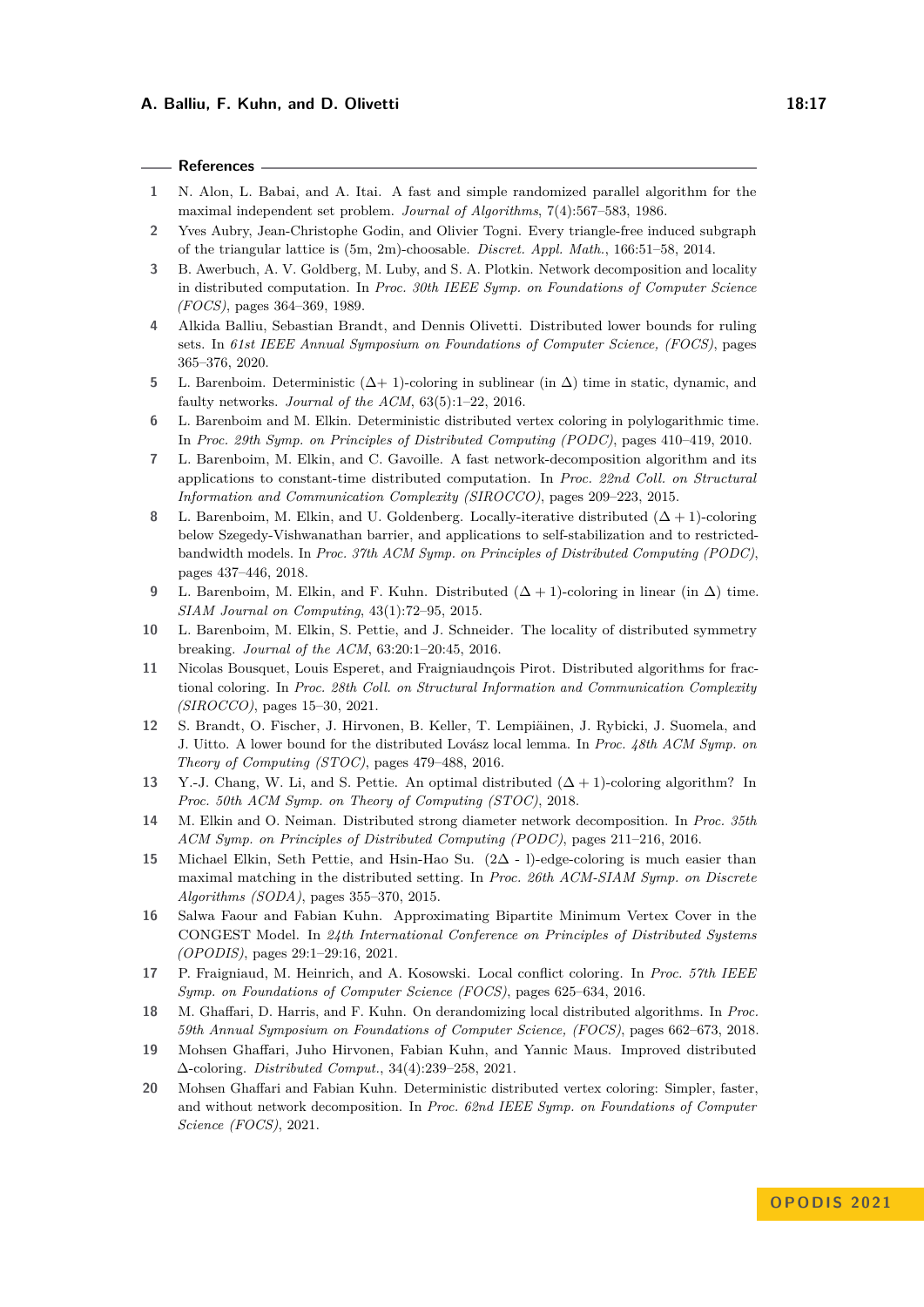### **18:18 Improved Distributed Fractional Coloring Algorithms**

- <span id="page-17-2"></span>**21** A. V. Goldberg, S. A. Plotkin, and G. E. Shannon. Parallel symmetry-breaking in sparse graphs. *SIAM Journal on Discrete Mathematics*, 1(4):434–446, 1988.
- <span id="page-17-8"></span>**22** Magnús M. Halldórsson, Alexandre Nolin, and Tigran Tonoyan. Ultrafast distributed coloring of high degree graphs. *CoRR*, abs/2105.04700, 2021. [arXiv:2105.04700](http://arxiv.org/abs/2105.04700).
- <span id="page-17-7"></span>**23** D. G. Harris, J. Schneider, and H.-H. Su. Distributed  $(∆ + 1)$ -coloring in sublogarithmic rounds. In *Proc. 48th ACM Symp. on Theory of Computing (STOC)*, 2016.
- <span id="page-17-17"></span>**24** Henning Hasemann, Juho Hirvonen, Joel Rybicki, and Jukka Suomela. Deterministic local algorithms, unique identifiers, and fractional graph colouring. *Theor. Comput. Sci.*, 610:204– 217, 2016.
- <span id="page-17-5"></span>**25** Öjvind Johansson. Simple distributed *Delta*+1-coloring of graphs. *Inf. Process. Lett.*, 70(5):229– 232, 1999.
- <span id="page-17-12"></span>**26** K. Kothapalli, M. Onus, C. Scheideler, and C. Schindelhauer. Distributed coloring in  $O(\sqrt{\log n})$ bit rounds. In *Proc. 20th IEEE Int. Parallel and Distributed Processing Symp. (IPDPS)*, 2006.
- <span id="page-17-16"></span>**27** F. Kuhn. Local multicoloring algorithms: Computing a nearly-optimal TDMA schedule in constant time. In *Proc. Symp. on Theoretical Aspects of Computer Science (STACS)*, pages 613–624, 2009.
- <span id="page-17-9"></span>**28** F. Kuhn. Faster deterministic distributed coloring through recursive list coloring. In *Proc. 32st ACM-SIAM Symp. on Discrete Algorithms (SODA)*, pages 1244–1259, 2020.
- <span id="page-17-3"></span>**29** F. Kuhn and R. Wattenhofer. On the complexity of distributed graph coloring. In *Proc. 25th ACM Symp. on Principles of Distributed Computing (PODC)*, pages 7–15, 2006.
- <span id="page-17-18"></span>**30** Eyal Kushilevitz and Noam Nisan. *Communication Complexity*. Cambridge University Press, 1996.
- <span id="page-17-0"></span>**31** N. Linial. Distributive graph algorithms – global solutions from local data. In *Proc. 28th IEEE Symp. on Foundations of Computer Science (FOCS)*, pages 331–335, 1987.
- <span id="page-17-20"></span>**32** N. Linial. Locality in distributed graph algorithms. *SIAM Journal on Computing*, 21(1):193– 201, 1992.
- <span id="page-17-15"></span>**33** N. Linial and M. Saks. Low diameter graph decompositions. *Combinatorica*, 13(4):441–454, 1993.
- <span id="page-17-21"></span>**34** Alexander Lubotzky, Ralph Phillips, and Peter Sarnak. Ramanujan graphs. *Comb.*, 8(3):261– 277, 1988.
- <span id="page-17-6"></span>**35** M. Luby. A simple parallel algorithm for the maximal independent set problem. *SIAM Journal on Computing*, 15:1036–1053, 1986.
- <span id="page-17-4"></span>**36** Y. Maus and T. Tonoyan. Local conflict coloring revisited: Linial for lists. In *Proc. 34th Int. Symp. on Distributed Computing (DISC)*, pages 16:1–16:18, 2020.
- <span id="page-17-13"></span>**37** Yannic Maus. Distributed graph coloring made easy. In *Proc. 33rd ACM Symp. on Parallelism in Algorithms and Architectures (SPAA)*, pages 362–372, 2021.
- <span id="page-17-22"></span>**38** Gary L Miller, Richard Peng, and Shen Chen Xu. Parallel graph decompositions using random shifts. In *Proceedings of the twenty-fifth annual ACM symposium on Parallelism in algorithms and architectures*, pages 196–203, 2013.
- <span id="page-17-1"></span>**39** Moni Naor. A lower bound on probabilistic algorithms for distributive ring coloring. *SIAM J. on Discrete Math.*, 4(3):409–412, 1991.
- <span id="page-17-10"></span>**40** A. Panconesi and A. Srinivasan. Improved distributed algorithms for coloring and network decomposition problems. In *Proc. 24th ACM Symp. on Theory of Computing (STOC)*, pages 581–592, 1992.
- <span id="page-17-14"></span>**41** A. Panconesi and A. Srinivasan. The local nature of ∆-coloring and its algorithmic applications. *Combinatorica*, 15(2):255–280, 1995.
- <span id="page-17-11"></span>**42** V. Rozhoň and M. Ghaffari. Polylogarithmic-time deterministic network decomposition and distributed derandomization. In *Proc. 52nd ACM Symp. on Theory of Computing (STOC)*, pages 350–363, 2020.
- <span id="page-17-19"></span>**43** Johannes Schneider, Michael Elkin, and Roger Wattenhofer. Symmetry breaking depending on the chromatic number or the neighborhood growth. *Theor. Comput. Sci.*, 509:40–50, 2013.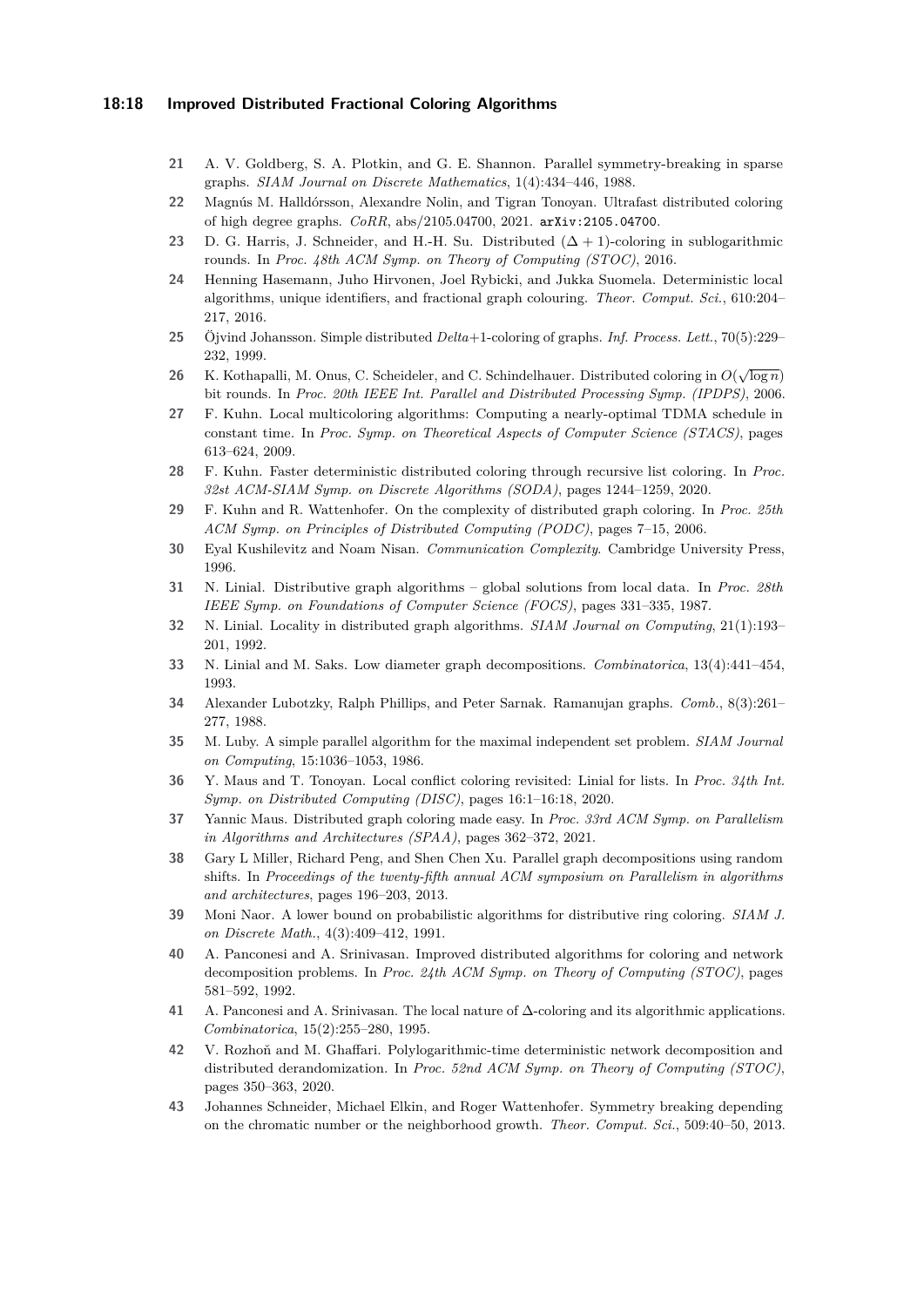257–266, 2010.

- <span id="page-18-1"></span>**44** Johannes Schneider and Roger Wattenhofer. A new technique for distributed symmetry breaking. In *Proc. 29th ACM Symp. on Principles of Distributed Computing (PODC)*, pages
- <span id="page-18-0"></span>**45** M. Szegedy and S. Vishwanathan. Locality based graph coloring. In *Proc. 25th ACM Symp. on Theory of Computing (STOC)*, pages 201–207, 1993.

### <span id="page-18-2"></span>**A Approximating the fractional chromatic number**

In this section, we show that it is possible to find arbitrarily good approximations of the fractional chromatic number. In particular, given a graph *G* with fractional chromatic number  $\chi_f(G) = p/q$ , we provide randomized and deterministic algorithms that are able to find a fractional  $(1 + \varepsilon)\chi_f(G)$ -coloring, for any  $\varepsilon > 0$ . Our algorithms use a different amount of total colors, depending on whether the nodes know p and q or not, or if they know  $\chi_f(G)$ .

On a high level, we show that it is possible to cluster a graph such that each node is unclustered with probability at most  $\varepsilon$ , and such that any pair of clusters is at least 2 hops apart (that is, for any two nodes that are in different clusters it holds that they do not share an edge). In this way, inside each cluster, we can optimally solve the fractional  $\chi_f(G)$ -coloring, or find a good-enough approximation if *p* and *q* are not known. Then, by applying Lemma [22](#page-7-2) and Lemma [24,](#page-8-0) we obtain randomized and deterministic algorithms for computing a fractional coloring that approximates the fractional chromatic number.

# **A.1 Computing a clustering**

In order to obtain a clustering of the graph, we slightly modify the clustering algorithm of Miller, Peng, and Xu [\[38\]](#page-17-22) (MPX), to make it compute clusters that are 2 hops apart, such that each node is unclustered with probability at most *ε*, and each cluster has weak diameter  $O(\log n/\varepsilon)$ .

<span id="page-18-3"></span> $\blacktriangleright$  **Lemma 34.** *Given a graph*  $G = (V, E)$ *, there is a randomized algorithm that computes a* 2-hops-apart clustering of G such that each node is unclustered with probability at most  $\varepsilon$ , and *each cluster has weak diameter*  $O(\log n/\varepsilon)$  *with high probability. This algorithm terminates in*  $O(\log n/\varepsilon)$  *rounds with high probability.* 

**Proof.** Since we are going to use a modified version of the MPX procedure, we start by describing the standard MPX procedure.

Each node *u* chooses independently a *shift*  $\delta_u$  from an exponential distribution with parameter  $\gamma = \varepsilon/2$ . Let the *shifting distance* from *u* to *v* be denoted as  $dist_{\delta}(u, v) =$  $dist(u, v) - \delta_u$ . Each node *v* is then assigned to the cluster  $C_u$  centered at the node *u* that, among all nodes in *G*, minimizes the value of the shifted distance dist  $_\delta(u, v)$ , breaking ties arbitrarily. Miller, Peng, and Xu [\[38\]](#page-17-22) proved that, with high probability, each cluster has radius  $O(\log n/\varepsilon)$ . While the original procedure is designed to work in the PRAM model, it is folklore that it can be easily converted into a distributed algorithm that terminates in  $O(\log n/\varepsilon)$  rounds with high probability. This procedure obtains a partitioning of the vertices into clusters satisfying the following properties.

- Each cluster is connected, that is, for any two nodes *u* and *v* it holds that, if both are in  $\blacksquare$ the same cluster  $C$ , then the nodes in the shortest path between  $u$  and  $v$  are also in  $C$ .
- Each cluster has strong diameter  $O(\log n/\varepsilon)$  with high probability.  $\sim$
- Each edge has probability at most  $\varepsilon$  to be an intercluster edge.  $\overline{\phantom{0}}$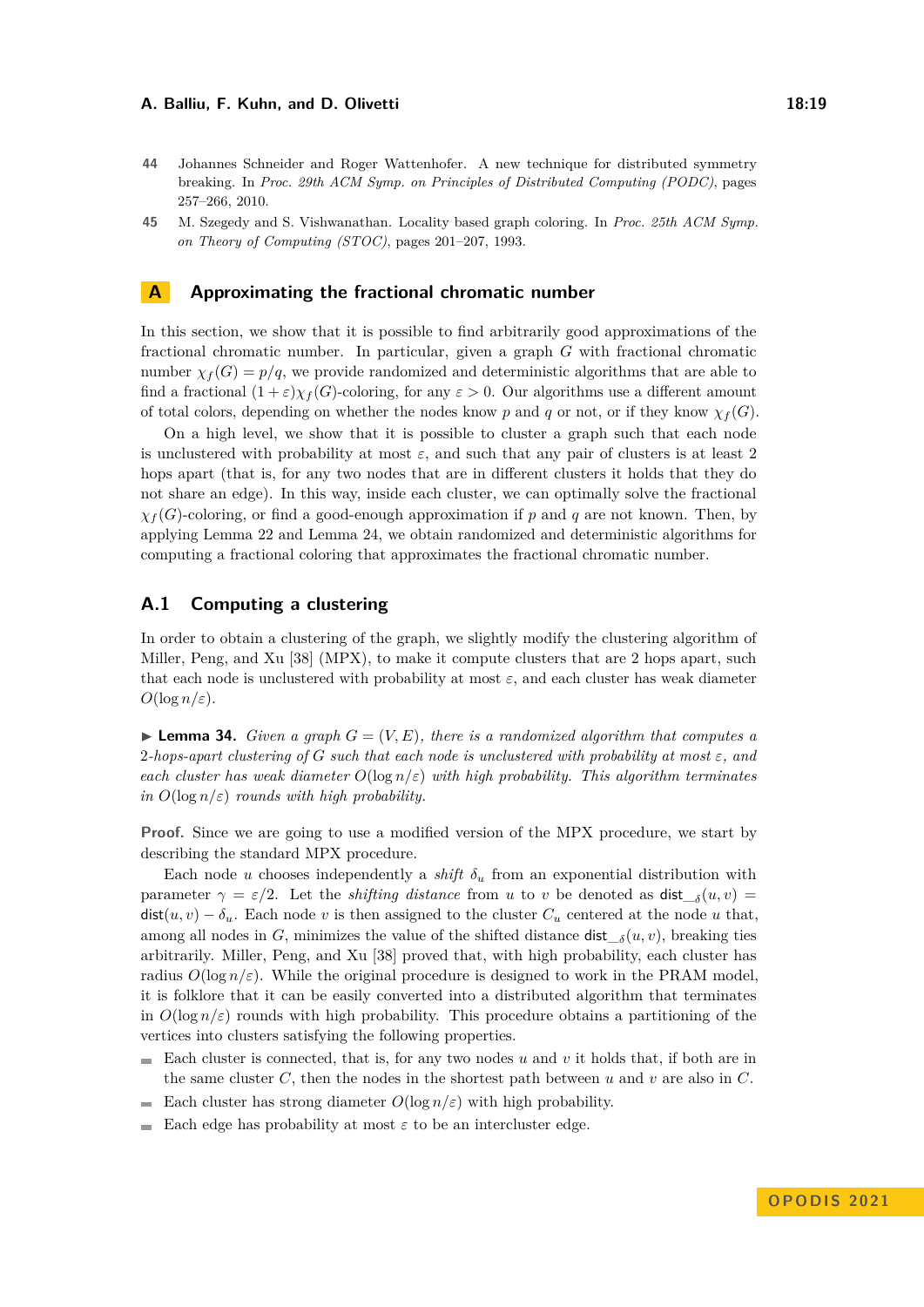### **18:20 Improved Distributed Fractional Coloring Algorithms**

We run this procedure, and then we modify the obtained clustering in the following way.<sup>[5](#page-19-0)</sup> Let  $\{u, v\} \in E$  be an edge such that its endpoints *u* and *v* are on different clusters. For each such edge, we choose the endpoint with the smallest identifier and we remove it from the cluster. We say that these nodes are *unclustered*. After this operation it holds that, for any two nodes that are in different clusters, they do not share an edge, meaning that the clusters are at least 2 hops apart, as desired. Notice that, by removing nodes from the clusters we may lose the guarantee on the strong diameter of the clusters. However, it still holds that the *weak* diameter of each cluster is  $O(\log n/\varepsilon)$  w.h.p., and this is enough for our purposes.

What is left to show is that each node is unclustered with probability at most *ε*. Consider an unclustered node  $u$ . Let  $C_{u'}$  be the cluster centered at node  $u'$  where  $u$  belonged to before being removed. Since *u* is unclustered, it means that there is a node *w* neighbor of *u* such that, before removing nodes from the clusters, nodes *u* and *w* were assigned to different clusters (otherwise *u* would not be unclustered). Let  $C_{w'}$  be the cluster centered at *w* ′ that was initially assigned to node *w*. By construction of these clusters, we have that  $\det_{\delta}(u', u) \leq \det_{\delta}(w', w) + 1$  and, at the same time,  $\det_{\delta}(w', w) \leq \det_{\delta}(u', u) + 1$ .  $\text{Hence, } |\textsf{dist}\_\delta(u',u) - \textsf{dist}\_\delta(w',w)| \leq 1, \text{ implying that } |\textsf{dist}\_\delta(u',u) - \textsf{dist}\_\delta(w',u)| \leq 2.$ In other words, the absolute value of the difference between the smallest and the second smallest shifting distance of an unclustered node is at most 2. In [\[38\]](#page-17-22) it has been proven that, for each node, the probability that this event happens is at most  $2\gamma = \varepsilon$ . We thus obtain that each node is unclustered with probability at most  $\varepsilon$ .

In the remaining of this section we use the variables  $p'$  and  $q'$ , that are defined as follows.

- If p and q are known to the nodes, then  $p' = p$  and  $q' = q$ .
- Otherwise, let  $p' = \chi c \log n / \varepsilon^2$  and  $q' = (1 \varepsilon)p' / \chi_f(G)$ , where  $\chi = \chi_f(G)$  if  $\chi_f(G)$  is known to the nodes, and  $\Delta + 1$  otherwise.

# **A.2 Solving a partial fractional coloring**

We now prove that, by using the clustering algorithm of Lemma [34,](#page-18-3) it is possible to find a partial  $(p' : q')$ -coloring.

<span id="page-19-1"></span> $\triangleright$  **Lemma 35.** *There exists a randomized*  $O(\log n/\varepsilon)$ *-round algorithm A that computes a partial* ( $p'$  :  $q'$ )-coloring satisfying that, with probability at least 1−1/n, each node is uncolored *with probability at most ε.*

**Proof.** Note that the algorithm described in Lemma [34](#page-18-3) is Las Vegas, but we can turn it into a Monte Carlo algorithm by truncating its execution after  $O(\log n/\varepsilon)$  steps, and leave unclustered every node that did not terminate. Since the original algorithm terminates in  $O(\log n/\epsilon)$  rounds with high probability (that is, at least  $1 - 1/n$ ), then this new algorithm always terminates in  $O(\log n/\varepsilon)$  rounds, which is also an upper bound on the diameter of the clusters, and leaves each node unclustered with probability at most  $\varepsilon + 1/n$  by a union bound. Hence, by slightly scaling  $\varepsilon$ , we obtain the same guarantees as the original algorithm.

Hence, we start by running the (Monte Carlo variant of the) clustering algorithm. Then, since each cluster has weak diameter at most  $R = O(\log n/\varepsilon)$ , we can spend *R* rounds for computing in parallel, in each cluster, by brute force, a  $(p': q')$ -coloring (we will later argue why such a coloring always exists). Note that this is possible even if  $q'$  is not known to the nodes, as they can just find the best possible solution. Since unclustered nodes do not get a color, and since clusters are 2 hops apart, then there are no neighboring nodes that get the same color.

<span id="page-19-0"></span><sup>5</sup> A similar modification has been used, for example, in [\[16\]](#page-16-18).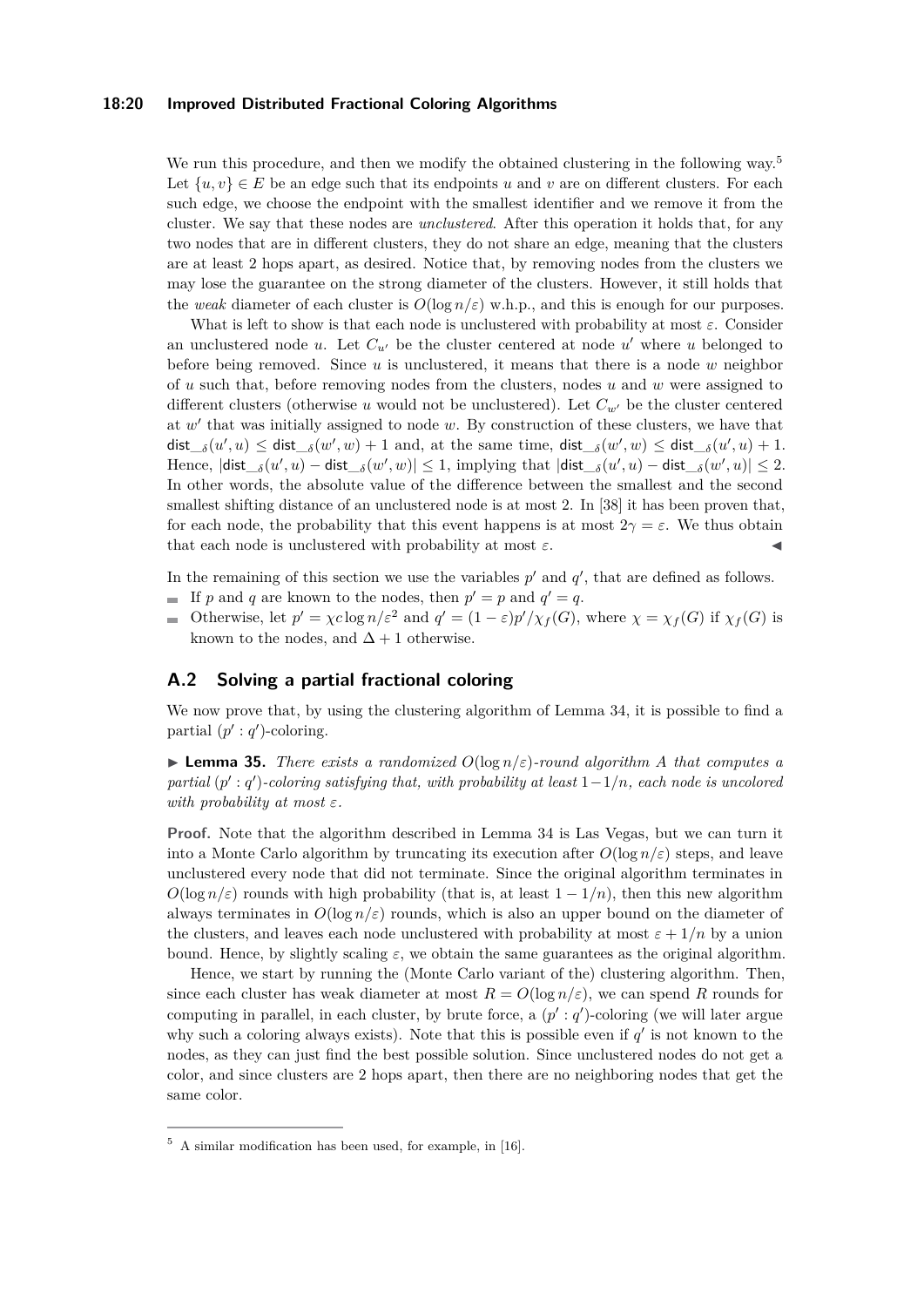We need to argue why a  $(p' : q')$ -coloring always exists. Let G be a graph that is  $(p: q)$ -colored. We show that there is a randomized process that, with non-zero probability, produces a  $(p' : q')$ -coloring. By the probabilistic method, this implies that *G* admits a  $(p': q')$ -coloring, and hence that also each cluster admits a  $(p': q')$ -coloring.

We sample with replacement  $p'$  colors from  $p$  colors. Consider an arbitrary node  $u$ . Let  $X_i = 1$  if, during the *i*-th sampling, we sample a color that node *u* has among its colors. Otherwise, let  $X_i = 0$ . Since node *u* has at least *q* out of the *p* possible colors, then  $P(X_i = 1) \ge q/p$ . Let  $X = \sum_{i=1}^{p'} X_i$ . By linearity of expectation, it holds that  $\mathbb{E}[X] \geq \frac{p'q}{p} = \frac{p'}{\chi_f(G)} = \frac{q'}{1-\varepsilon}$ . By a Chernoff bound, we get that

$$
P(X \le q') \le e^{-\frac{\varepsilon^2}{2} \cdot \frac{p'}{\chi_f(G)}} = e^{-\frac{\varepsilon^2 c_X \log n}{\varepsilon^2 2\chi_f(G)}} \le n^{-c/2}.
$$

By a union bound, we have that each node has less than  $q'$  colors with probability at most  $n^{1-c/2}$ . By choosing  $c \geq 4$  we get that each node has at least *q*' colors with probability at  $\text{least } 1 - 1/n.$ 

# **A.3 Putting things together**

We now prove the existence of randomized and deterministic algorithms for approximating the fractional chromatic number, with running time  $O(\log n/\varepsilon)$ . Note that, for  $\varepsilon < 1/n$ , we can trivially solve the problem by gathering the entire graph on a node and brute forcing a solution. Hence, in the following, assume  $\varepsilon > 1/n$ .

Lemma [35](#page-19-1) guarantees the existence of a randomized algorithm that runs in  $O(\log n/\varepsilon)$ rounds, and with probability at least  $1 - f$ , where  $f = 1/n$ , computes a partial  $(p' : q')$ coloring satisfying that each node is uncolored with probability at most  $\varepsilon$ . By applying Lemma [22,](#page-7-2) we obtain that there exists a randomized algorithm, that also runs in  $O(\log n/\varepsilon)$ rounds and, with probability at least  $1 - f'$ , where  $f' = 1/n^c$  for an arbitrary constant  $c \geq 1$ , computes a partial  $(p'' : q'')$ -coloring, where  $p'' = p't$ ,  $q'' = (1 - \varepsilon)q't$ , and  $t = O(\log n/\varepsilon)$ . Hence, we obtain the following.

 $\blacktriangleright$  **Theorem 17.** Let  $G = (V, E)$  be a graph that admits a  $(p : q)$  coloring, and let  $t =$  $O(\log n/\varepsilon)$ , for an arbitrary  $\varepsilon > 0$ . There is a randomized **LOCAL** algorithm that, with high *probability, computes a*  $(tp': (1 - \varepsilon)tq')$ *-coloring, that is, a fractional*  $(1 + O(\varepsilon))\frac{p}{q}$ -coloring, *in*  $O(\log n/\varepsilon)$  *rounds.* 

Then, starting from this algorithm, we can apply Lemma [24,](#page-8-0) where  $f = 1/n^c$  for an arbitrary constant  $c \geq 1$ , and obtain that there exists a deterministic algorithm that also runs in  $O(\log n/\varepsilon)$  rounds, and computes a partial  $(p''': q''')$ -coloring, where  $p''' = p''t'$ ,  $q''' = (1 - 2f)q''t'$ , and  $t' = \text{poly } n$ . Since  $\varepsilon \geq 1/n \geq f$ , then this means that, compared to the randomized algorithm, we lose at most an  $O(\varepsilon)$  fraction of colors. Hence, we obtain the following.

 $\blacktriangleright$  **Theorem 18.** Let  $G = (V, E)$  be a graph that admits a  $(p : q)$ -coloring, and let  $t =$  $O(\text{poly } n/\varepsilon)$ *, for an arbitrary*  $\varepsilon > 0$ *. There is a deterministic* LOCAL *algorithm that computes a*  $(tp': (1-\varepsilon)tq')$ -coloring, that is, a fractional  $(1+O(\varepsilon))\frac{p}{q}$ -coloring, in  $O(\log n/\varepsilon)$  rounds.

### **A.4 Less colors**

<span id="page-20-0"></span>We now show an alternative way for derandomizing the algorithm of Theorem [17,](#page-6-1) obtaining the same guarantees on the number of colors, but with a slightly worse running time. For this purpose, we use the following result of Ghaffari, Harris, and Kuhn [\[18\]](#page-16-19).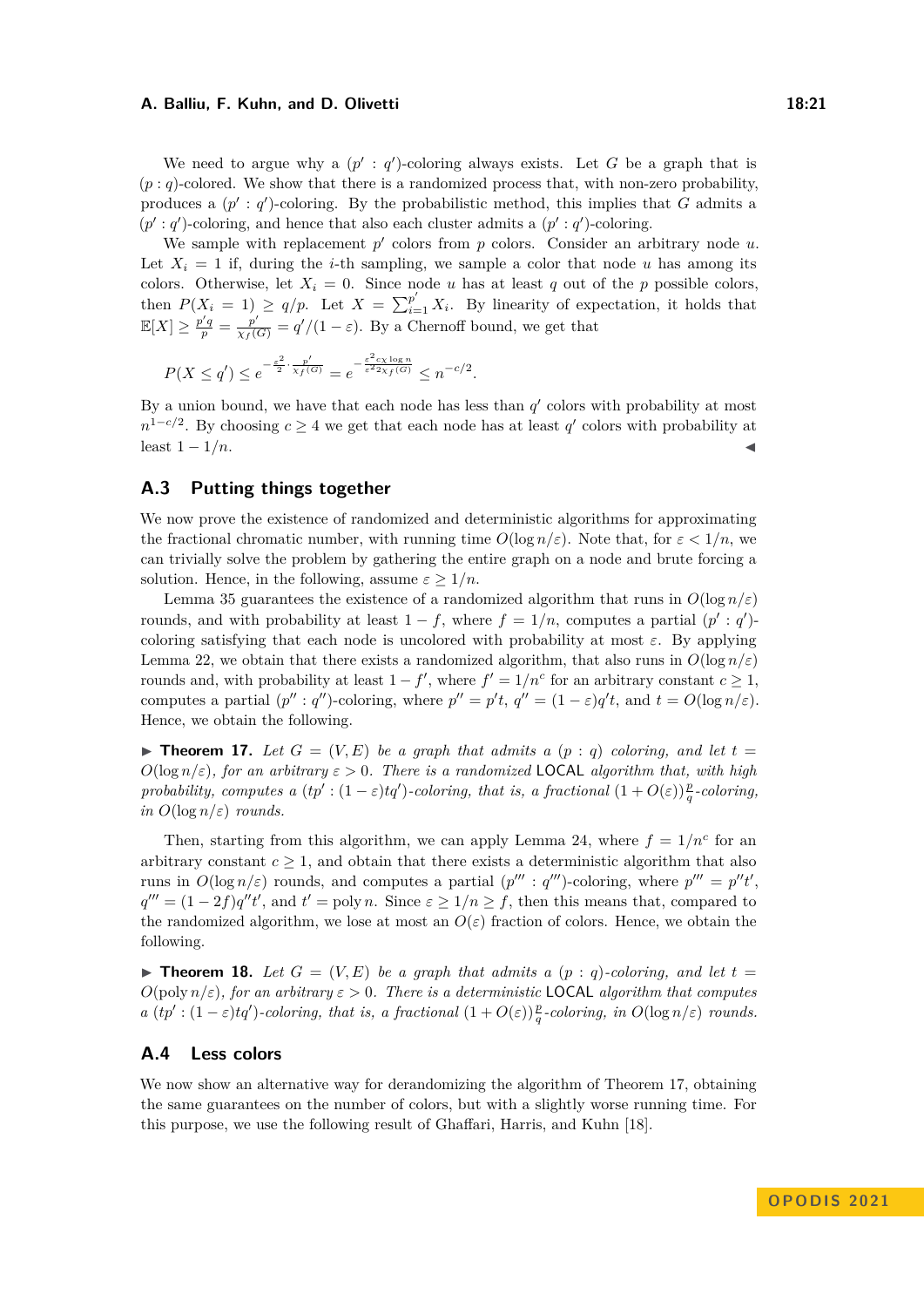▶ **Theorem 36** (Theorem 1.1 of [\[18\]](#page-16-19))**.** *Any r-round randomized* LOCAL *algorithm for a locally checkable problem can be transformed into a deterministic* LOCAL *algorithm with complexity*  $O(r(\log^2 n + ND))$ *, where* ND *is the time required to compute an*  $(O(\log n), O(\log n))$ *-network decomposition.*

We note that Theorem 1.1 of [\[18\]](#page-16-19) applies to randomized algorithms that satisfy the following requirements.

- **1.** They always terminate within *r* rounds.
- **2.** Each node sets a flag to 1 if its output is incorrect, and to 0 otherwise. With high probability, the flag should be 0.

**3.** Each node should be able to check, in *O*(1) rounds, whether its flag has the correct value. In order to apply Theorem [36](#page-20-0) and derandomize the algorithm of Theorem [17,](#page-6-1) we need to show that we can tweak the algorithm to satisfy the above requirements. The algorithm presented in Theorem [17](#page-6-1) clearly satisfies the first requirement. However, it is not compatible with the second one, since the guarantee on the quality of the coloring does not always hold. More precisely, the number of colors obtained by a node only holds with high probability, and for this reason, if  $q'$  is not known, a node may not notice that its output is incorrect, and it fails to set its flag correctly. Let us see how to handle this issue.

If  $q'$  is known to the nodes, then they can just set their flag to 1 if they have strictly less than  $(1 - \varepsilon)q'$ t colors, and 0 otherwise. If *q'* is not known, we perform a preprocessing step to compute a value of  $q'$  (that may be different for different nodes), that will then be used by the nodes to decide whether to set their flag or not. The preprocessing step works as follows. Let *T* be the running time of the algorithm that we want to derandomize. Each node *v* spends 2*T* rounds to gather its 2*T*-radius neighborhood. Then, it checks, in that neighborhood, what is the maximum value *q'* for which there exists a  $(p't:(1-\varepsilon)q't)$ -coloring. Observe that the obtained value  $q'$  is a lower bound on the number of colors that  $v$ , while executing the algorithm of Theorem [17,](#page-6-1) is able to obtain when it belongs to a cluster. This follows from the fact that, any cluster where *v* belongs to must be fully contained in its 2*T*-radius neighborhood. Note that the preprocessing step also guarantees that the third requirement of Theorem 1.1 of [\[18\]](#page-16-19) is satisfied, since each node can just check whether the flag is set correctly depending on the number of colors that it has and the value of  $q'$ .

Hence, by combining Theorem [36](#page-20-0) with the obtained variant of the algorithm of Theorem [17,](#page-6-1) we obtain the following theorem.

 $\blacktriangleright$  **Theorem 19.** Let  $G = (V, E)$  be a graph that admits a  $(p : q)$  coloring, and let  $t =$  $O(\log n/\varepsilon)$ *, for an arbitrary*  $\varepsilon > 0$ *. There is a deterministic* LOCAL *algorithm that computes*  $a (tp': (1-\varepsilon)tq')$ -coloring, that is, a fractional  $(1+O(\varepsilon))\frac{p}{q}$ -coloring, in  $O(\log n(\log^2 n + ND)/\varepsilon)$ *rounds, where*  $ND \leq poly\log n$  *is the time required to compute an*  $(O(\log n), O(\log n))$ *-network decomposition.*

### <span id="page-21-0"></span>**B Grids**

In [\[11\]](#page-16-15), it has been shown that, for any constant  $\varepsilon$  and  $d$ , in  $d$ -dimensional grids, it is possible to compute a fractional  $(2 + \varepsilon)$ -coloring in time  $O(\log^* n)$ . We show that the same problem can be solved in constant time.

The algorithm of [\[11\]](#page-16-15) computes a  $(2q+4\cdot 6^d: q)$ -coloring that runs in  $O(d\ell(2\ell)^d+d\ell \log^* n)$ rounds, where  $\ell = q + 2 \cdot 6^d$ . The running time is dominated by the time required to compute a maximal independent set on  $G^{\ell}$ , where the distance is taken w.r.t. the infinity norm (that is, for two nodes *u* and *v* with coordinates  $(u_1, \ldots, u_d)$  and  $(v_1, \ldots, v_d)$  their